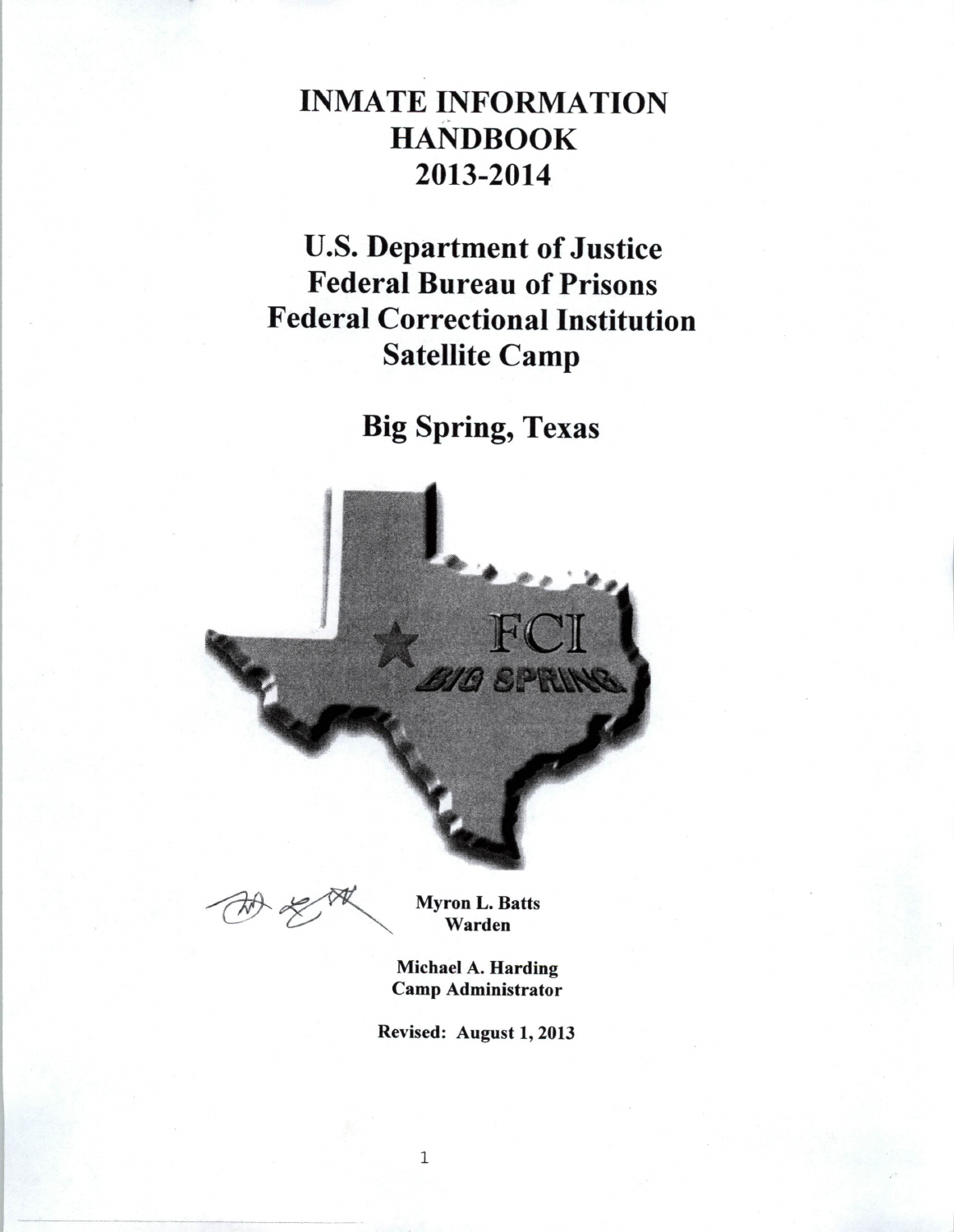# **TABLE OF CONTENTS**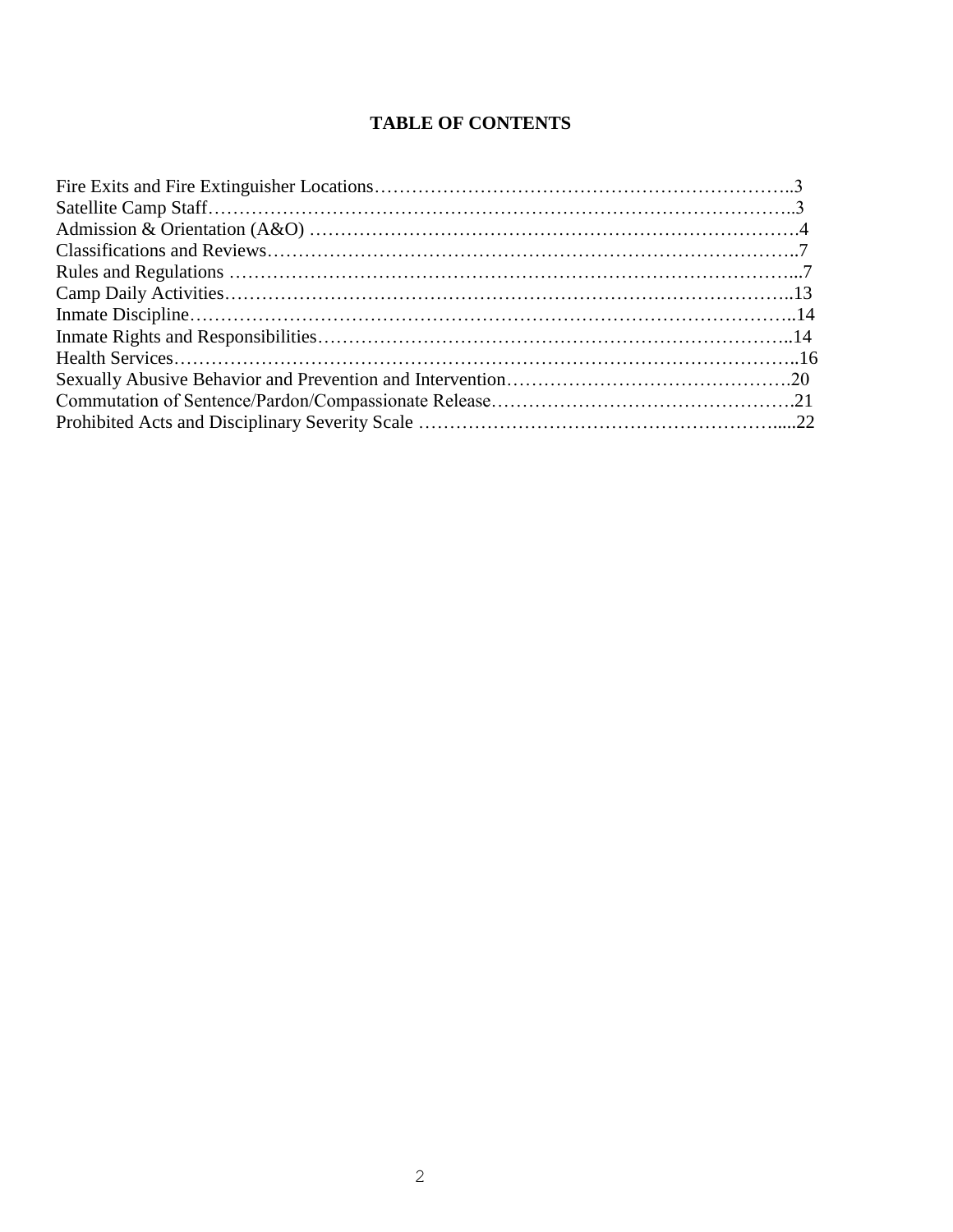### **FIRE EXITS AND FIRE EXTINGUISHER LOCATIONS**

All fire exits are identified by a Fire Exit Sign and are noted on the Emergency Evacuation Diagram located throughout each floor of the unit. Please take the time to become familiar with emergency exit locations and procedures.

The units are equipped with fire extinguishers capable of extinguishing class A, B, or C type fires. These extinguishers are located in the Unit Officer's station. All fires or suspected fires will be reported immediately to the nearest staff member.

Fire Drills/Fire Evacuation Alarms: Fire drills will be conducted at a minimum of once per quarter. Upon hearing the fire alarm, you will immediately exit the facility using the nearest exit. It is imperative that you follow the directions of staff members and that this exit be orderly and quick. Once you have evacuated the building, you will assemble at the picnic tables in front of the housing unit unless directed to another location by a staff member.

### **SATELLITE CAMP STAFF**

### Camp Administrator

The Camp Administrator and Camp Unit Manager supervises the management of all Camp operations in accordance with policies established by the Warden. The Camp Administrator and Camp Unit Manager may be seen to discuss issues of concern via a verbal or written request.

### Case Manager

The Case Manager is responsible for handling all phases of an inmate's particular case. The duties include classification at team meetings, release planning, and transfers. Additionally, the Case Manager also acts as a liaison with the community and criminal justice authorities. All inmate emergencies regarding their individual cases may be referred to the Case Manager at any time by immediate supervisors.

### Correctional Counselor

The Correctional Counselor is available to discuss with inmates any problems or issues of concern. If a solution cannot be immediately reached, the Counselor will refer inmates to the appropriate staff member. The Counselor handles inmate visiting lists, furlough applications, Administrative Remedy Procedures, and other duties assigned by the Camp Administrator or Camp Unit Manager.

### Camp Secretary

The Camp Secretary performs clerical and administrative duties. The Secretary continually resides as a member of the Camp Unit Team, and is available to discuss with inmates any problems or issues of concern, and any other duties assigned by the Camp Administrator or Camp Unit Manager.

#### Camp Officer

The Correctional Officer has the direct responsibility for the day-to-day supervision of inmates and the enforcement of rules and regulations. They are responsible for the safety, security, and sanitation of the Camp Housing Unit.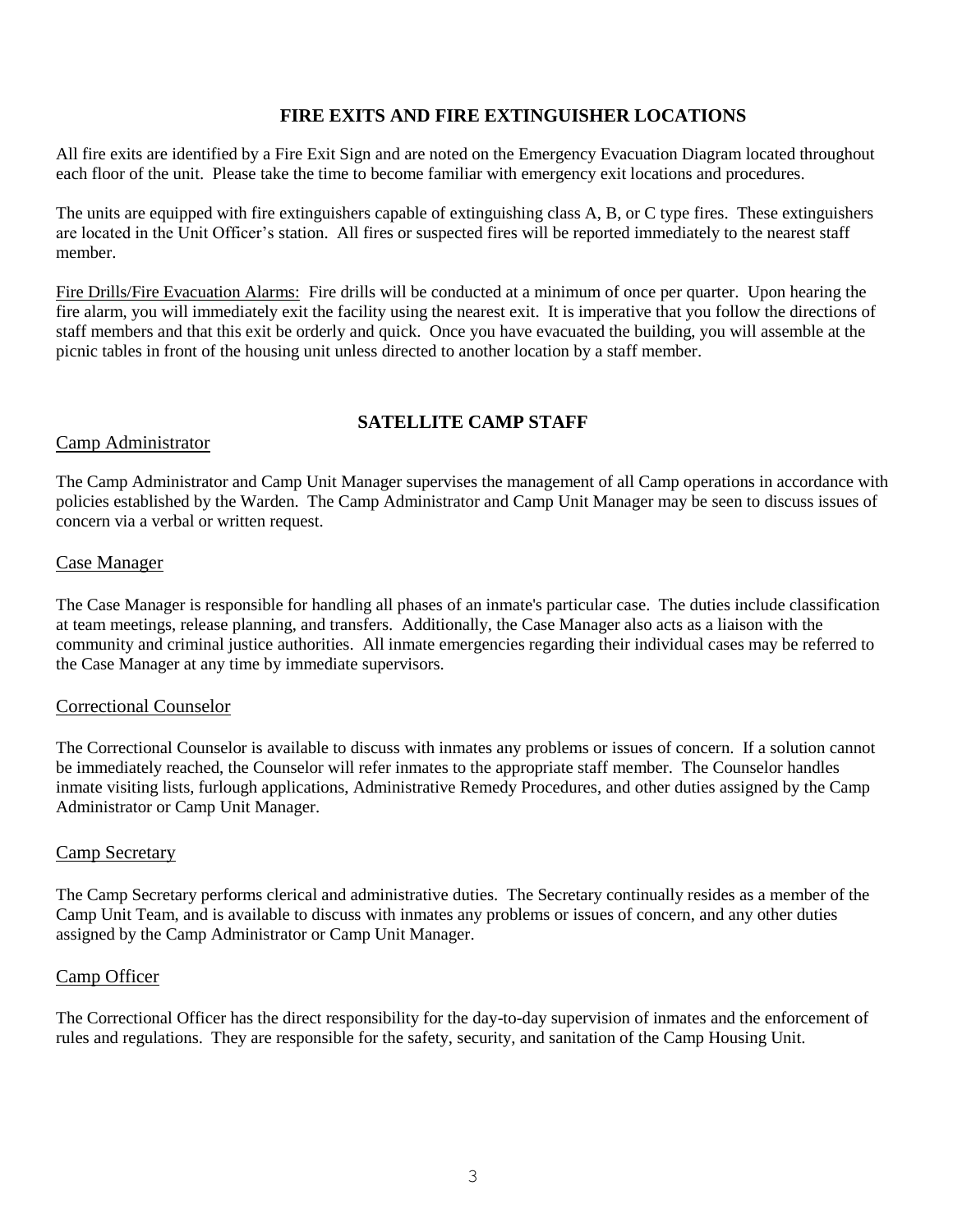### **ADMISSION AND ORIENTATION PROGRAM**

### Admission and Orientation

Upon arrival at the Camp, either by direct admission or transfer from another institution, all inmates will be placed in an Admission and Orientation Program. During this period, information about all areas relating to incarceration at the Camp is provided through lectures given by various institution staff members. Specific jobs may or may not be assigned to inmates during this period; however, all inmates are required to attend the lectures and call-outs (hospital and education), and perform any temporary work assignments as specified by staff. With a job assignment of ground orderly, one commences the workday at 7:30 a.m., picking up trash around the housing unit, checking in with the assigned unit officer at 8:00 a.m., unless on call-out at that time.

### Commissary

An I.D. card, which is issued upon arrival, must be carried at all times and presented when shopping at the Commissary.

Commissary staff will answer questions concerning the amount of money in an inmate's account and the purchasing of special items not included on the regular commissary list. Inmates may also check their accounts via TRULINCS or the inmate telephones Account machine located in the lobby area of the housing unit.

Deposits to Commissary accounts from outside sources will be sent to the Lock Box in Des Moines, Iowa. The best way to send money is via Western Union. The form to send money via Western Union is provided in the Unit Officer's office. All monies sent to the institution for deposit in the inmate's account will be returned to the sender. The Satellite Camp sales schedule will be Wednesday and Thursday for the general population. The  $5<sup>th</sup>$  digit of the inmate identification card determines which day to shop. The schedule is posted on the bulletin board in the housing unit. Sales hours are 11:00 a.m. until 12:00 p.m. Sales for Debitek credits, special purpose orders, tickets and stamps, will be open to the population.

### Camp Boundaries

The Satellite Camp is situated to the Southeast adjacent to the main institution. Inmates are free to move outside the Camp building, but are not allowed to roam at will to all areas of the institution grounds. One exception to this rule is during working hours, Monday through Friday, when inmates report to their assigned work details and are under supervision of their respective detail supervisors. After the 4:00 p.m. count, inmates are not allowed past the handball court or near the garage. Inmates are not allowed to walk beyond the road behind Food Service; the wooden fence east of the Camp Housing Unit; and are not allowed past the road between the Housing Unit and Warehouses unless approved by the Unit Officer or have a medical need. Perimeter Road is always out of bounds. Inmate movement is limited to the housing unit, to the west of the housing unit and not past the Recreation building. Inmates are not allowed on the softball field, unless supervised by staff. Inmates caught beyond these boundaries are subject to disciplinary action.

### Work Assignments

Every inmate is given a work assignment at the Camp. The first assignment may be made on the basis of Camp needs or job availability upon an inmate's arrival. When possible, jobs will be determined through an evaluation of an inmate's skills and past job experiences. Inmates should inform the Counselor of these skills.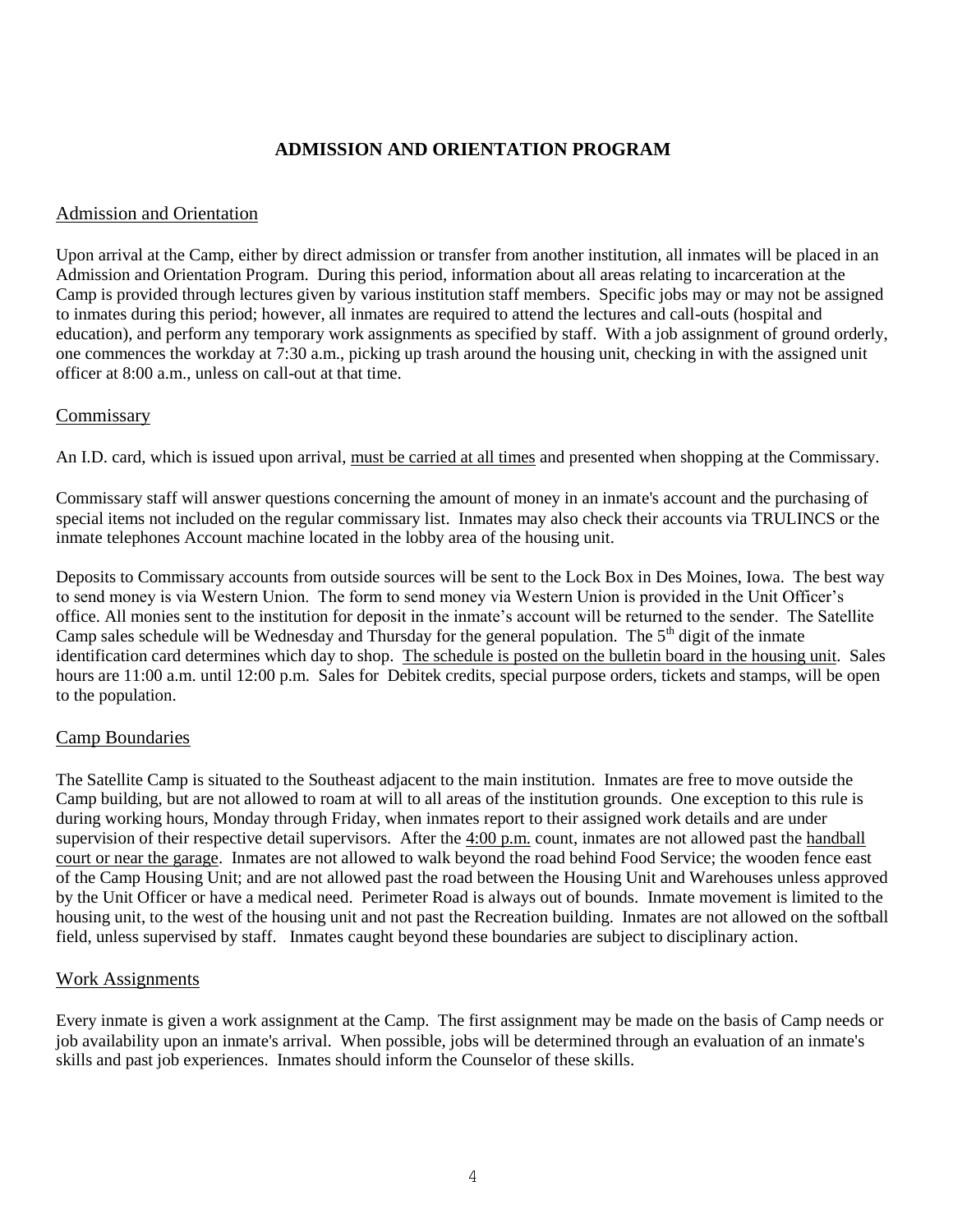### Bed Assignments

The Unit Team will make initial bed assignments. Any further movement, to include bottom bunk assignments, will be requested through the Camp Counselor, via Inmate Request to Staff.

### How to Change Jobs

Any inmate who has had a job for at least 90 days and wants a job change may fill out an Inmate Request to Staff, better known as a Cop-Out. This request must contain the following information: the job requested; a brief reason for the change; an indication and signature by the current supervisor that there is no opposition to the change; and signed approval by the accepting supervisor. If the request is reasonable and the type of work is available, the Counselor will affect the change.

### Type of Jobs

In some cases, the offense committed will be taken into consideration for assignment to a community detail. Some of the jobs available at the Camp include: Education, Food Service, Facilities, Recycle, General Warehouse and Orderlies positions.

To work on a community detail, inmates generally must have community custody and have been at the Camp for at least six months and exhibit exemplary conduct, demeanor and responsibility. Additionally, the inmate must have no pending charges with other law enforcement agencies and must be participating or have successfully completed any programs in which they are enrolled.

### Town Hall Meetings

Town Hall meetings are routinely held quarterly to make announcements and to discuss changes and procedures of the Camp. Inmates are encouraged to ask pertinent questions of the staff and any guest speakers who are present. These questions should pertain to the Camp as a whole, rather than personal questions or problems. Personal problems/questions should be brought to the attention of the Camp staff at appropriate times other than at Town Hall meetings.

### Schedule for Unit Services and Activities

A schedule of unit activities and programs are posted on unit bulletin boards throughout the institution to inform you of particular unit based activities and programs developed and implemented by the Unit Manager.

### Inmates With Disabilities

All dormitories have space to accommodate inmates with most disabilities. A&B Dormitory bathroom is equipped with a handicap shower. For those inmates that have disabilities, see a member of your Unit Team for any housing or other needs you feel are necessary.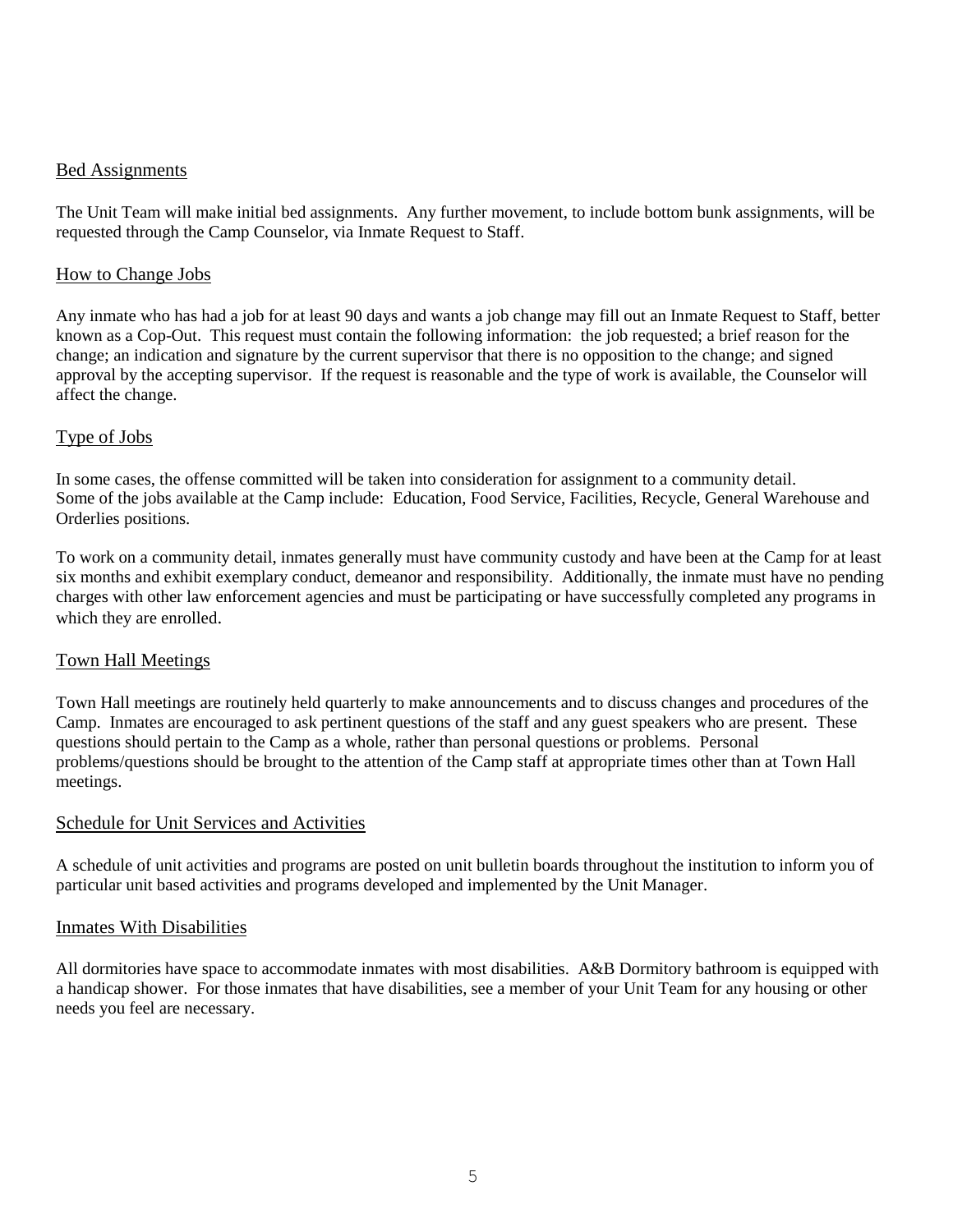### Articles for Hygiene

Inmates are expected to exercise good personal hygiene practices. Hygiene items can be obtained from the Clothing Room on Thursdays or purchased from the Commissary.

### Unit Recreation

Walking/Jogging Track is open for use from sunrise to 10:00 p.m., every day. On weekdays, the multi-purpose building is open from sunrise until 8:00 a.m., Monday through Friday. The building will close at 8:00 a.m. for cleaning and reopen at 10:00 a.m., Monday through Friday. The Recreation building and weight pile will close at 3:30 p.m. for the 4:00 p.m. stand-up count, and will reopen when the officer releases the dorms. The multi-purpose building will close at 10:00 p.m. each day. Inmates will only be allowed in front of the housing unit (the west side) and not further than the Recreation building.

### Counseling Groups

The Case Manager and Counselor each offer a counseling group periodically throughout the year. These groups may include Life Skills, Choices and Consequences, Self Discovery, Parenting, Stress Management, etc. Inmates will be able to sign up for these groups as they are offered.

### Grooming

Each inmate is responsible for his personal appearance. Clothing should be clean and neat. Dirty clothes should be laundered immediately. Poor personal hygiene will result in unit staff intervention. Uniforms will be worn properly in all areas, Monday through Friday, excluding holidays, during business hours to include tucking in shirts. No clothing will be worn inside out. Uniforms will be worn when entering the Unit Team Office during normal business hours.

### Unmonitored Legal Telephone Calls

When requesting an unmonitored telephone to an attorney, the inmate must submit an Inmate Request to Staff at least one day in advance of the desired date of the call. The inmate will need to demonstrate that communication with their attorney by other means is not adequate. To ensure that the inmate's attorney is available to take the call, it is recommended that inmates have the attorney send a letter to a member of the inmate's unit team indicating that they have a need to communicate with the inmate concerning legal matters, dates and times that the attorney would be available. Normally, the Unit Manager will be the approving official for unmonitored legal telephone calls.

### Postage for Indigent Inmates

An inmate must be indigent nor have sufficient postage to be considered eligible to receive stamps. Indigent is defined as "an inmate who has not had a trust fund account balance of \$6.00 for the past 30 days." Upon verification of this status by staff, an inmate may be provided the postage for mailing a reasonable number of letters at government expense to enable the inmate to maintain community ties. The request for postage will be made to the Unit Manager.

### **CLASSIFICATION AND REVIEWS**

The Camp Unit Manager, Case Manager, and Correctional Counselor will conduct Team Classification and Reviews as scheduled.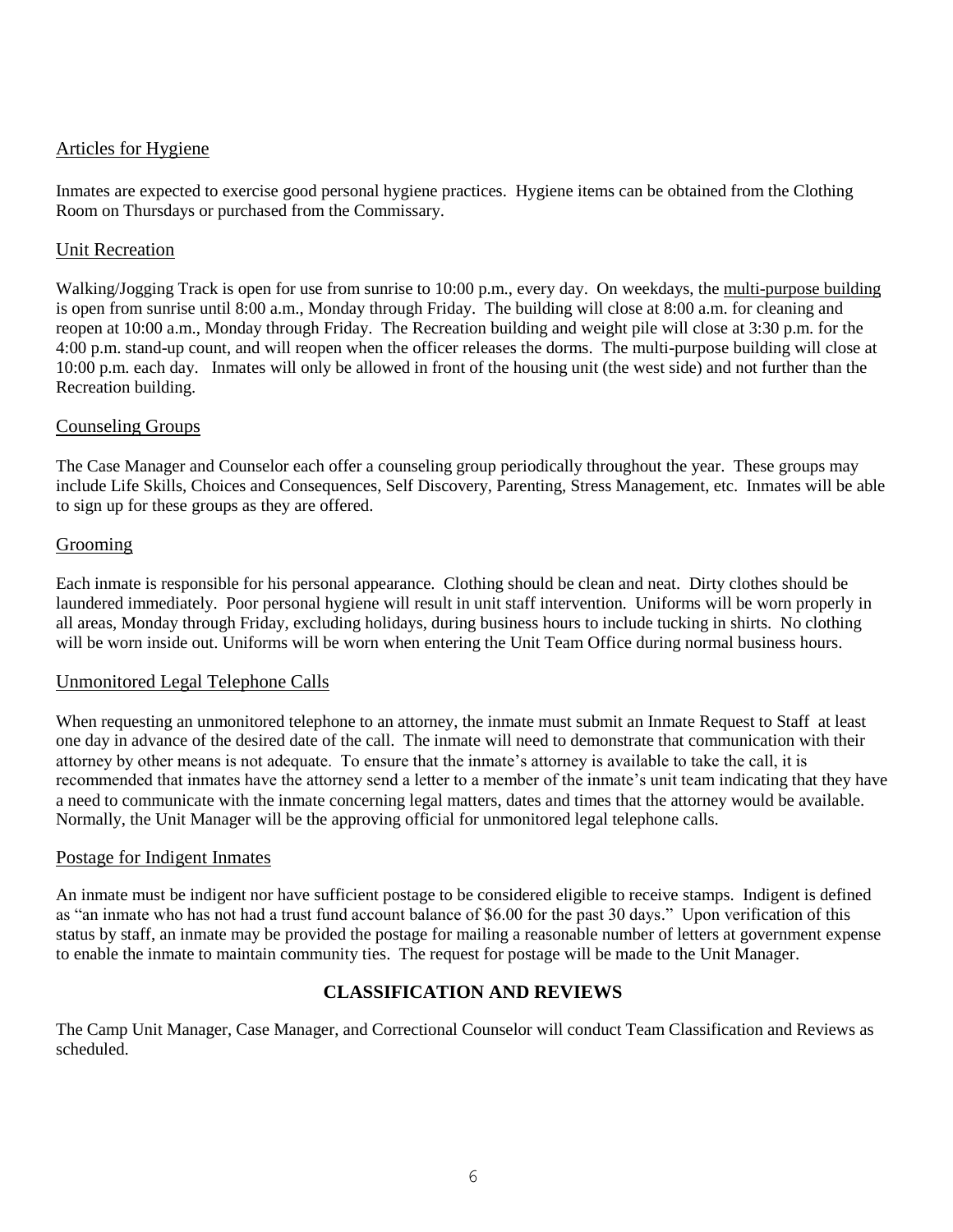| 1. | Inmate Access to<br>Camp Staff | a) Camp staff will be available from 6:30 a.m. to 4:00 p.m., Monday - Friday. Staff are<br>available each Monday and Thursday until 9:00 p.m.                                                                                                                                                                                                                                                                             |
|----|--------------------------------|---------------------------------------------------------------------------------------------------------------------------------------------------------------------------------------------------------------------------------------------------------------------------------------------------------------------------------------------------------------------------------------------------------------------------|
| 2. | Purpose                        | a) You should come to Team Classification and Reviews prepared to discuss custody,<br>transfers, furloughs, visiting list changes, work assignments, program participation,<br>the Financial Responsibility Program and any other matters that require a Team<br>decision. When needing to review your central file, send a cop-out to the Case<br>Manager. Copies from your central file are handled in the same manner. |
| 3. | Frequency                      | a) If your sentence is one year or less, you will be reviewed every 90 days by Camp<br>staff. If your sentence is more than one year, you will be reviewed by Camp staff<br>every six months (180 days) until you are within a year of your release date. If for any<br>reason, you cannot attend a scheduled review, you should contact your Case Manager<br>or Counselor to be re-scheduled.                            |

b) Your attendance at Initial Classification is mandatory. Failure to appear will result in disciplinary action.

### **FEDERAL CORRECTIONAL INSTITUTION**

### **SATELLITE CAMP**

### **RULES AND REGULATIONS**

Every inmate assigned to the Satellite Camp is required to know and abide by the rules and regulations set forth by the Camp Administrator and Unit Manager. Inmates are expected to maintain their personal and individual area of responsibility in a high state of sanitation. Sanitation is strictly enforced, both throughout all Camp areas and the housing unit. Any violation of the following rules and regulations will be met with appropriate disciplinary action.

| 1. | Call-Out            | a) A Call-Out sheet is printed daily and is posted on the bulletin board. The Call-Out<br>sheet will officially notify you of any scheduled Call-Outs you may have for the<br>following day. You are responsible for reviewing the Call-Out daily. You are also<br>responsible for notifying your detail supervisor of call-outs prior to the Call-Out. |
|----|---------------------|---------------------------------------------------------------------------------------------------------------------------------------------------------------------------------------------------------------------------------------------------------------------------------------------------------------------------------------------------------|
|    |                     | b) It is your responsibility to make sure you are at your scheduled appointment on time.<br>Failure to report to a scheduled appointment will result in disciplinary action.                                                                                                                                                                            |
| 2. | <b>Change Sheet</b> | a) A roster Change Sheet is also printed each day and posted on the bulletin board. You<br>are responsible for reviewing the Change Sheet daily.                                                                                                                                                                                                        |
| 3. | Common Areas        | a) All mops, mop buckets, floor buffers and general cleaning supplies must be stored in<br>the utility room behind the barbershop when not in use. The buffers, mops and<br>buckets are to be cleaned prior to storing them in the utility room.                                                                                                        |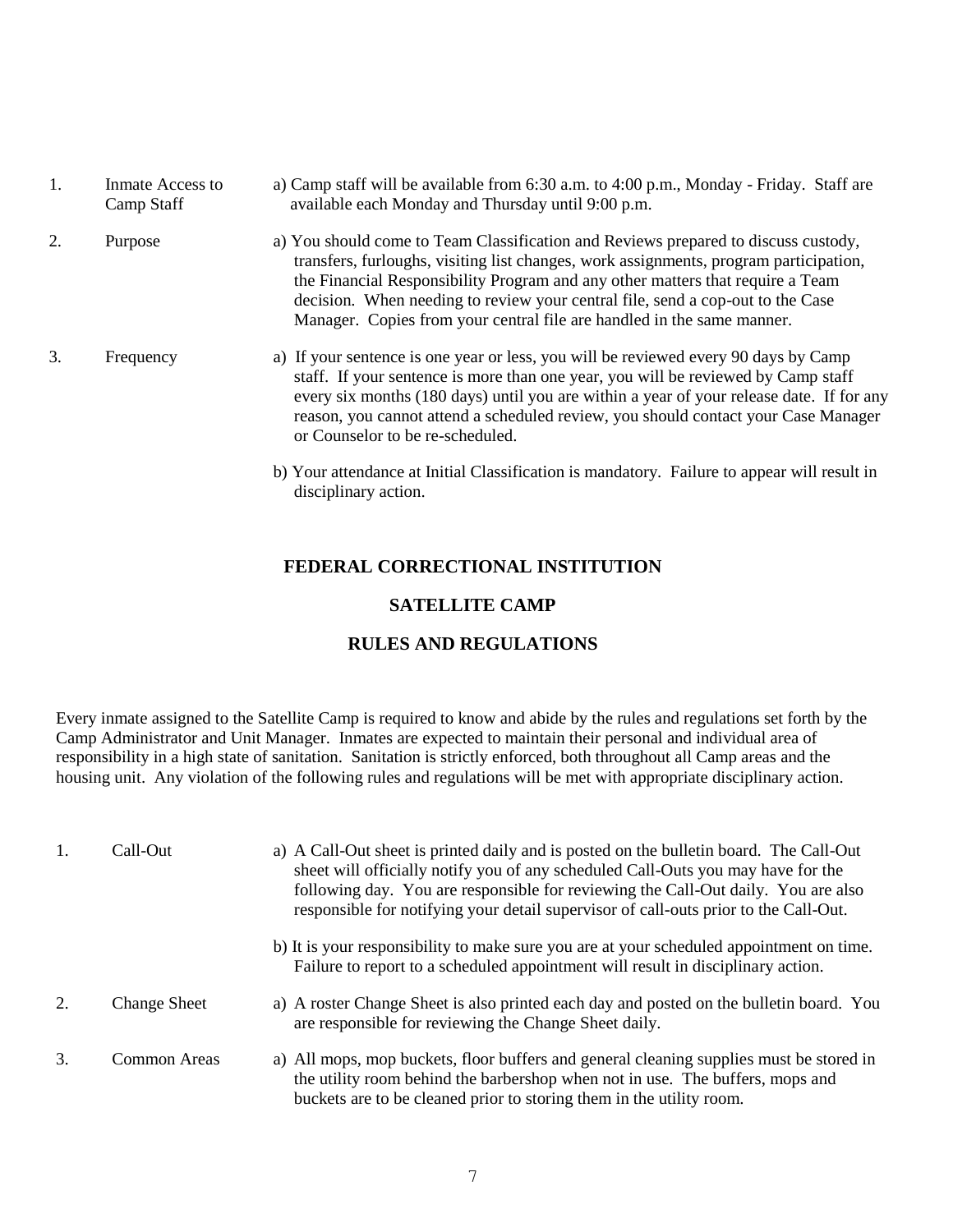- 
- 4. Equipment a) Irons and Ironing Boards are available. There is a one-hour limit on the use of irons. Cleaning equipment will be inspected upon return. These may be checked out through the Unit Officer.
- 5. Sanitation of a) Beds will be made in the prescribed manner: Individual Areas prior to work-call which is 7:30 a.m., Monday through Friday, and upon arising but not later than 9:00 a.m. on weekends and holidays. Bottom sheets will be tucked in on all sides; top sheets and blankets will be tucked in on the bottom and sides of the bed.
	- b) Lockers are to be kept in a neat and uniform manner. No food service items will be stored in the lockers. All perishable food items out of their original containers will be confiscated. Dirty bowls are not permitted to be stored in lockers or on shelves. All clothing is to be folded and stored in lockers; no clothing is to be left on beds, chairs, etc. Shoes are to be placed neatly under the beds. Cardboard boxes or paper bags are not allowed in the living areas. Pictures are not to be hung on walls or outside of lockers. The outside of the lockers should be clean at all times. All bowls, water jugs, radios, headphones, etc. must have your last name and register number on them or are considered contraband.
	- c) Each inmate is responsible for the cleanliness of his area, which includes under and around his bed and locker. Only 1 cup, 1 picture, 1 book, and a clock are allowed on the shelves. Living areas must be swept and mopped daily. When assigned chair is not in use, the seat will be placed in the up position, and the chair will be placed leaning against the side of the assigned wall locker.
	- d) Newspapers, books, and magazines are not to be accumulated to excess and must be stored inside the lockers. ( maximum of 10)
	- e) Each inmate is allowed the maximum of one mattress, one pillow, one pillow case, two sheets, and one blanket. Under no circumstances are these items to be taken outside or to another area. Upon release, bedding is to be returned to the Laundry.
	- f) No musical instruments are to be stored or played in the dormitories.
	- g) Only battery operated radios and MP3 players with earphones, purchased in the Commissary, are allowed at the Camp. Radios and MP3 players must have your register number on them.
	- h) Designated walkways have been established when going to and from all areas of the Camp.
	- i) Only the following inmates are permitted in the Camp Housing area during working hours:
		- Unassigned Commitments
		- Those with the day off
		- Camp Orderlies
		- Those called out by Camp Staff
		- Those who work an early or late shift
		- Those on vacation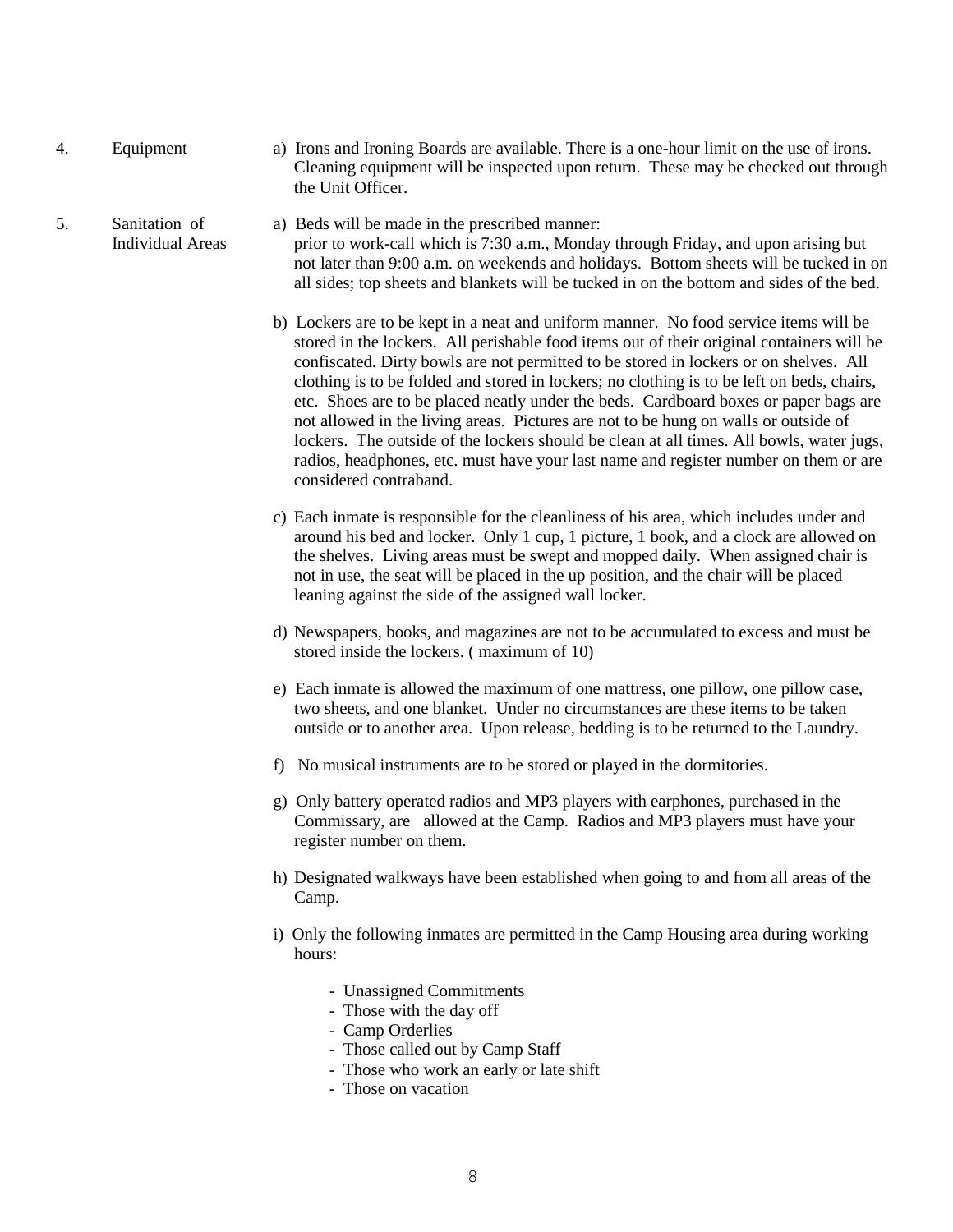|     |                          | - Those on a work detail within the Camp                                                                                                                                                                                                                                                                                       |
|-----|--------------------------|--------------------------------------------------------------------------------------------------------------------------------------------------------------------------------------------------------------------------------------------------------------------------------------------------------------------------------|
|     |                          | In addition, during morning sanitation clean-up (7:30 a.m. - 10:00a.m., Monday<br>through Friday), only unit orderlies and those designated as medical convalescence are<br>permitted to remain in the Unit.                                                                                                                   |
|     |                          | j) No towels or other items may be hung from the bunks for the purpose of "tenting up."<br>Nothing should obstruct the view of the bunk. Inmates found with towels or other<br>items hanging for this purpose will be subject to disciplinary action.                                                                          |
| 6.  | Accountability           | a) Inmates in the housing unit during normal business hours are to check in with the<br>Camp Officer at 8:00 a.m. and 12:30 p.m. for accountability purposes.                                                                                                                                                                  |
| 7.  | Smoking                  | a) Tobacco products are strictly prohibited in all areas of the Camp. Inmates caught<br>using tobacco products are subject to disciplinary action.                                                                                                                                                                             |
| 8.  | Legal Mail               | a) Legal, certified, and express mail will be distributed by staff when received. You will<br>be notified or placed on call-out by the mailroom. Should your name appear on call-<br>out for the mailroom, let the Camp Officer know and report to Control for that call-<br>out.                                              |
| 9.  | Other Mail               | a) The Camp Officer will announce Mail Call once he/she has sorted the mail. Mail Call<br>will take place in the Camp Officer's Office.                                                                                                                                                                                        |
| 10. | Chairs                   | a) Chairs have been placed in each dorm for use by those who have an upper bunk. No<br>writing is allowed on the chairs.                                                                                                                                                                                                       |
| 11. | Counts                   | a) Institutional Counts are conducted every weekday at 12:00 a.m., 3:00 a.m., 5:00 a.m.,<br>4:00 p.m. and 10:15 p.m. On weekends and holidays, an additional 10:00 a.m. stand-<br>up count will be conducted. A stand-up count is required for the $4:00$ p.m., and $10:15$<br>p.m., counts.                                   |
|     |                          | b) Inmates are to remain in their dormitory until count has cleared. Nothing should<br>obstruct the view of the officer during count.                                                                                                                                                                                          |
| 12. | Lights On                | a) Lights will be turned on at 6:00 a.m., Monday through Friday. On weekends and<br>holidays, lights will remain off until needed.                                                                                                                                                                                             |
| 13. | Lights Off               | a) Dormitory lights are to be turned off at 10:00 p.m., Sunday through Saturday. This is<br>to accommodate Food Service workers.                                                                                                                                                                                               |
|     | $\overline{\phantom{0}}$ | b) All activities will cease at 10:00 p.m., Sunday through Thursday. On Friday, Saturday<br>and nights preceding a holiday, activities in the Housing Unit common areas will<br>cease at 11:30 p.m. Common area lights are to be turned off at 10:00 p.m., Sunday<br>through Thursday, and at 11:30 p.m., Friday and Saturday. |
| 14. | Camp Sick-Call           | a) All inmates will sign up for sick-call at the Health Services Unit. Sign-up time is<br>from 6:00 - 6:30 p.m. Sick-Call will be held Sunday, Monday, Wednesday and<br>Thursday. Pill Line is daily at 6:00 p.m., at the Health Services Unit.                                                                                |
| 15. | Meal Schedule            | a) Camp inmates are afforded three meals per day. Meals are to be eaten in the Dining<br>Hall only. Under no circumstances is food to be taken beyond the dining area                                                                                                                                                          |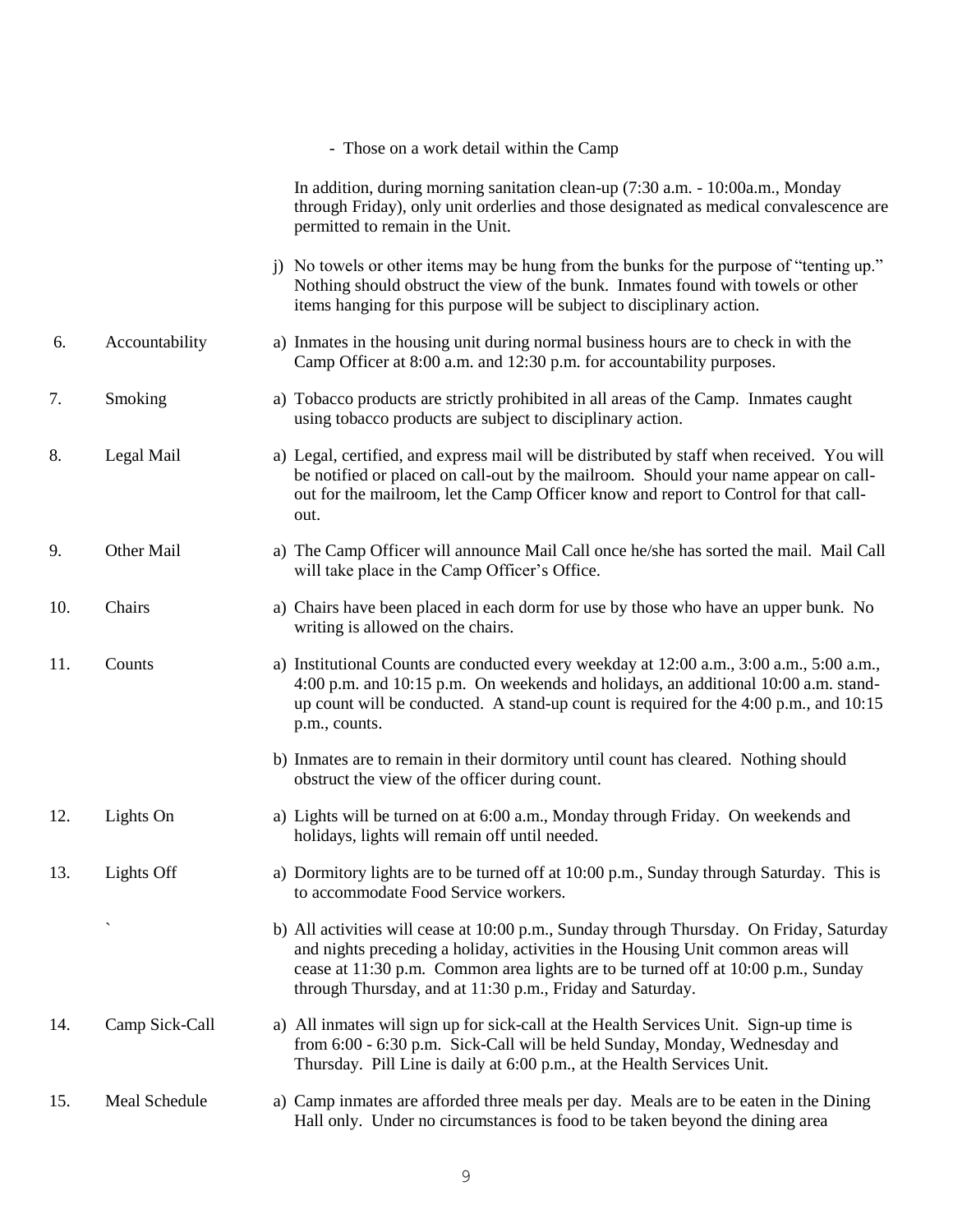(exception: fresh fruit). The serving schedule is as follows:

|     |                                    | <b>Breakfast</b>                                                                                                                                                                                                                                                                                                                                                                               | 6:00-7:00 a.m.                                                                                                                                                                                                                                                       |
|-----|------------------------------------|------------------------------------------------------------------------------------------------------------------------------------------------------------------------------------------------------------------------------------------------------------------------------------------------------------------------------------------------------------------------------------------------|----------------------------------------------------------------------------------------------------------------------------------------------------------------------------------------------------------------------------------------------------------------------|
|     |                                    | Coffee Hours (Weekends only)                                                                                                                                                                                                                                                                                                                                                                   | 6:30-7:30 a.m.                                                                                                                                                                                                                                                       |
|     |                                    | <b>Brunch</b><br>(Weekends only)                                                                                                                                                                                                                                                                                                                                                               | 10:30-11:30 a.m.                                                                                                                                                                                                                                                     |
|     |                                    | Lunch - F/S Workers                                                                                                                                                                                                                                                                                                                                                                            | 10:30 a.m.                                                                                                                                                                                                                                                           |
|     |                                    | All others                                                                                                                                                                                                                                                                                                                                                                                     | 11:00-11:45 a.m.                                                                                                                                                                                                                                                     |
|     |                                    | Dinner                                                                                                                                                                                                                                                                                                                                                                                         | Immediately follows 4:00 p.m. count                                                                                                                                                                                                                                  |
|     |                                    | Service unless approved by the Chaplain. Shirts are to be tucked into trousers.                                                                                                                                                                                                                                                                                                                | b) Inmates must be attired in appropriate institutional green clothing and footwear for all<br>noon meals except weekends and holidays at which time they may wear personal<br>clothing. No hats, headbands, or sleeveless shirts of any type are authorized in Food |
| 16. | <b>Television Rooms</b>            | to "save" seats. Water jugs, books, etc. if left unoccupied will be confiscated.                                                                                                                                                                                                                                                                                                               | a) Camp Television Rooms are opened at sunrise until 8:00 a.m. You are not authorized                                                                                                                                                                                |
| 17. | <b>Washers and Dryers</b>          | a) Washers and dryers are opened for use a 6:00 a.m., and are closed at 10:00 p.m.,<br>Monday through Friday (except for cleaning between 8:00 a.m. and 9:00 a.m).<br>washers and dryers will remain open until 11:30 p.m.                                                                                                                                                                     | Washers and dryers are off limits from 10:00 p.m. until 6:00 a.m. Weekends, the                                                                                                                                                                                      |
| 18. | <b>Inmate Visiting</b>             | Visiting Room.                                                                                                                                                                                                                                                                                                                                                                                 | a) Visiting is permitted on weekends and holidays from 8:00 a.m. -3:00 p.m. in the Camp                                                                                                                                                                              |
|     |                                    | and appropriate footwear (Black Shoes).                                                                                                                                                                                                                                                                                                                                                        | b) All inmates going into the visiting room must be attired in the green issued clothing                                                                                                                                                                             |
|     |                                    | c) The following items are the only items allowed into the visiting room: a comb,<br>wedding band, and a religious medal.                                                                                                                                                                                                                                                                      |                                                                                                                                                                                                                                                                      |
|     |                                    | must have proper photo. Only five visitors may visit at one time.                                                                                                                                                                                                                                                                                                                              | d) Only visitors on the authorized list will be admitted. Those visitors 16 years and older                                                                                                                                                                          |
| 19. | Laundry                            | located in Bldg. 322 north side of Warehouse).                                                                                                                                                                                                                                                                                                                                                 | a) Clothing and bedding exchange is the $1st$ and $3rd$ Fridays of the month. The Laundry is                                                                                                                                                                         |
| 20. | Clothing items an<br>inmate may be | a) The following list is not all-inclusive, but is a guide:                                                                                                                                                                                                                                                                                                                                    |                                                                                                                                                                                                                                                                      |
|     | authorized                         | Two (2) Sweat Suits (no blue, black or logos) (under \$100 in value)<br>Two (2) Pair Athletic Shorts (no logos) (solid color only)<br>Two (2) Baseball Caps (no blue, black or logos) (solid color only)<br>One (1) Pair of Shower Shoes or Thongs<br>One (1) Wedding Band, Plain (no gems or stones)<br>One (1) Religious Medal (under \$100 in value)<br>One (1) Watch (under \$80 in value) | Two (2) Pair of Athletic Shoes (under \$100 in value (1 pair may be steel toes)                                                                                                                                                                                      |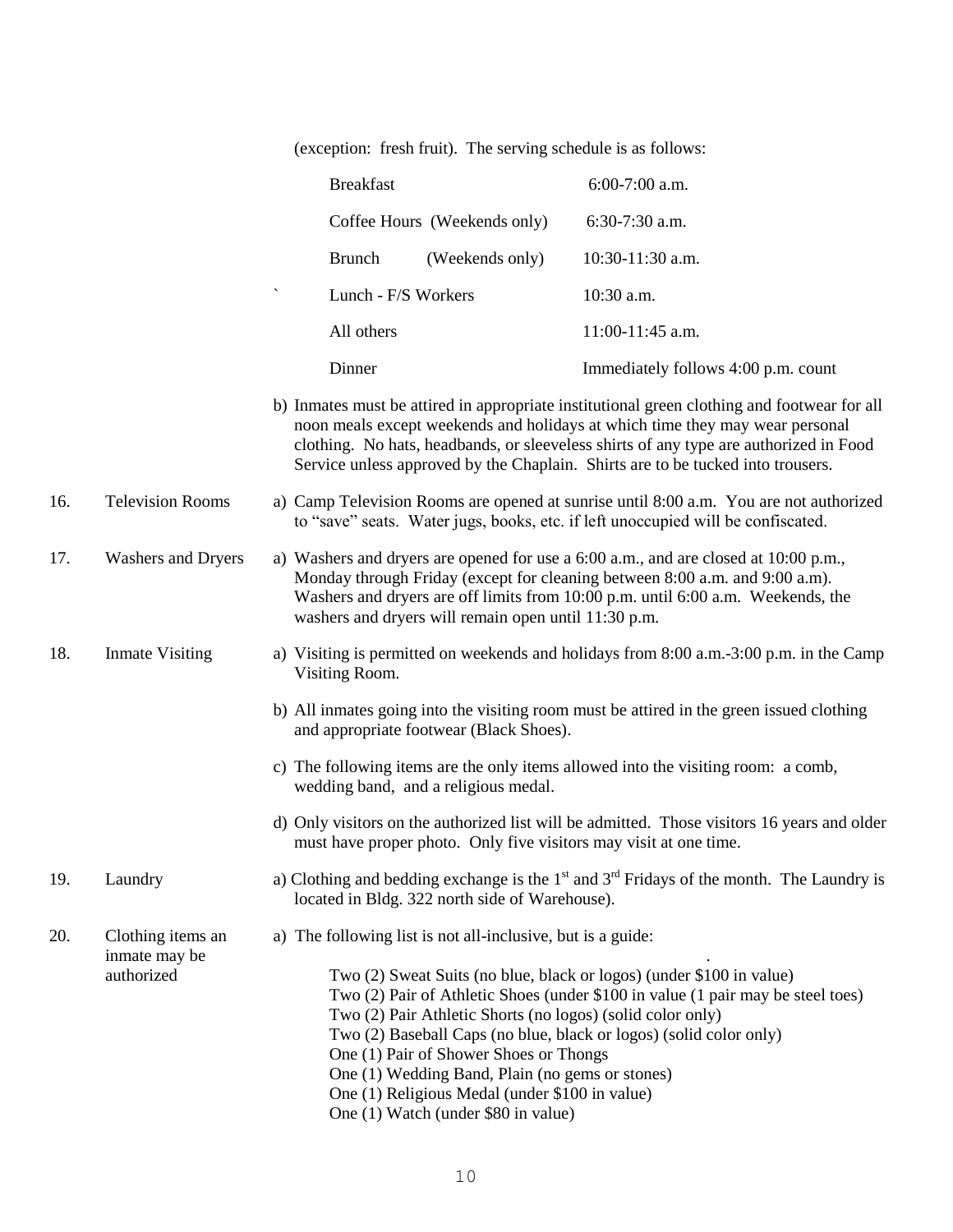Ten (10) Books, newspapers or Magazine (accumulative total) One (1) Religious Headgear (approved by Chaplain) One (1) Walkman type radio One MP3 Player engraved with your Register Number and not altered in any way One (1) Large Insulated Plastic Cup One (1) Plastic Shaker Glass with Lid One (1) Insulated Water Jug, ½ gallon One (1) Plastic Jug One (1) Book Light One (1) Roll of Stamps, 60 stamps total One (1) Pair of Sunglasses Two (2) Pair of Eyeglasses (must be authorized by Health Services Admin.) One (1) Photo Album One (1) Combination Lock One (1) Laundry Bag One (1) Alarm Clock One (1) Pair Headphones One (1) Sewing Kit STANDARD ISSUE Four (4) Pair Trouser (green pants) Four (4) Shirts (green shirts) Four (4) T-Shirts (solid color, no collar) Four (4) Pair Undershorts Four (4) Pair Socks One (1) Belt and Buckle (no solid buckles)

- 
- One (1) Coat (in season) One (1) Pair Safety Shoes
- Four (4) Towels
- Four (4) Washcloths
- One (1) Pillow Case
- Two (2) Sheets
- One (1) Mattress Cover One (1) Blanket

- 
- 21. Telephones a) The Trust Fund ITS offers debit and collect calling. The inmate is allotted a total of 300 minutes per calendar month for phone calls. This includes collect calling and debit calling. The inmate's ITS account is accessed by using a Personal Access Code (PAC). Called parties that cannot receive collect phone calls may contact Value Added Communications (VAC) at 1-800-913-6097 to set-up a prepaid account. International called parties can contact VAC by dialing 972-367- 0070.
	- b) Inmates may submit a list of up to 30 names and telephone numbers to be included on their telephone list using the TRULINCS computer. Attorneys may be included on an inmate's telephone list with the understanding that all calls made through the Trust Fund Telephone System (ITS) are subject to monitoring.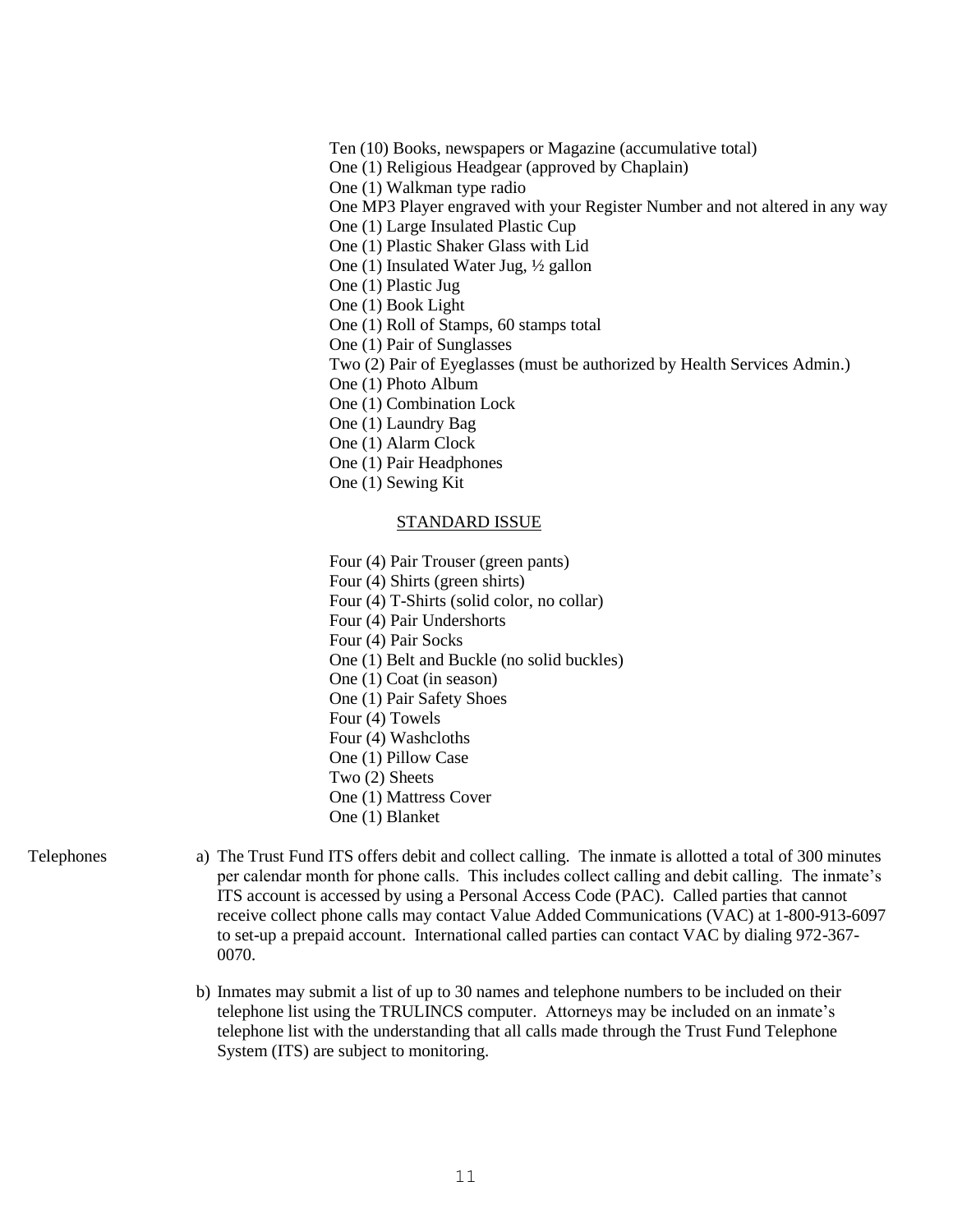|     |                          | c) The placement and duration of any telephone call (this includes calls to a foreign<br>country) is subject to the availability of inmate funds. The maximum length for a<br>telephone call is 15 minutes. Inmate telephone calls are automatically disconnected<br>after 15 minutes or when ITS funds are depleted on direct dial calls. If adequate ITS<br>credits for at least a three minute direct dial call are not available, the system will not<br>allow the call to be placed. There will be a 15 minute delay between calls. |
|-----|--------------------------|------------------------------------------------------------------------------------------------------------------------------------------------------------------------------------------------------------------------------------------------------------------------------------------------------------------------------------------------------------------------------------------------------------------------------------------------------------------------------------------------------------------------------------------|
|     |                          | d) From 7:30 a.m. until 10:30 a.m. and 12:30 p.m. until after 4:00 p.m., during working<br>hours, the telephone system will be inoperable. For inmates not assigned to a detail,<br>on vacation, or on medical idle, phone #2845 is accessible. Anyone found in the units<br>using the inmate telephones when they should be on their work detail will be subject<br>to disciplinary action.                                                                                                                                             |
| 22. | Education                | a) The Education Programming at the Camp provides the mandatory GED program, as<br>well as Pre-GED and English as a Second Language (ESL). All programming is<br>carefully monitored by the Education Coordinators as to adherence to course content<br>and student progress.                                                                                                                                                                                                                                                            |
|     |                          | b) At initial classification, each inmate has his educational, vocational, and recreational<br>needs and interests assessed by the education representative and the unit team. The<br>inmate is then assigned to the appropriate programs and his progress is monitored<br>thereafter. Those inmates without a high school diploma or GED completion<br>verification will be enrolled in the GED Program.                                                                                                                                |
|     |                          | c) The Education Department is located in the Education Building.                                                                                                                                                                                                                                                                                                                                                                                                                                                                        |
|     |                          | d) An Electronic Law Library is located in the main camp. A typewriter and legal books<br>are available to inmates. An Education staff member is responsible for the operation<br>of the Law Library, and they may be contacted (via Cop-Out) regarding additional<br>materials needed. At no time is the Law Library to be used for playing games,<br>visiting, eating/drinking. A copy machine is available and Xeroxing costs 20 cents per<br>page. Copy card are available at Commissary.                                            |
| 23. | Dormitory<br>Assignments | a) All inmates will be assigned a bed and locker by number. Inmates may not change<br>beds or lockers without Camp staff approval. Camp staff may remove or place an<br>inmate in any dormitory or bunk as they determine necessary.                                                                                                                                                                                                                                                                                                     |
|     |                          | b) Inmates who require bottom bunks must have a slip from the Medical Department.<br>These individuals have priority on bottom bunks due to their medical needs. All other<br>inmates will be placed on a seniority list in order to obtain a bottom bunk.                                                                                                                                                                                                                                                                               |
| 24. | Leisure activities       | a) The Multi-Purpose building shall open each day for leisure activities until 10:00 p.m.<br>The building will be available for television viewing, pool playing, hobby craft<br>activities and card playing. Activities will only be allowed on the west side of the<br>housing unit, not past the Recreation building.                                                                                                                                                                                                                 |
| 25. | <b>Barber Shop</b>       | a) The Barber Shop is located in the main building. Haircuts are given on a first come-<br>first serve basis. Only authorized barbers are allowed to cut hair or use the equipment.                                                                                                                                                                                                                                                                                                                                                      |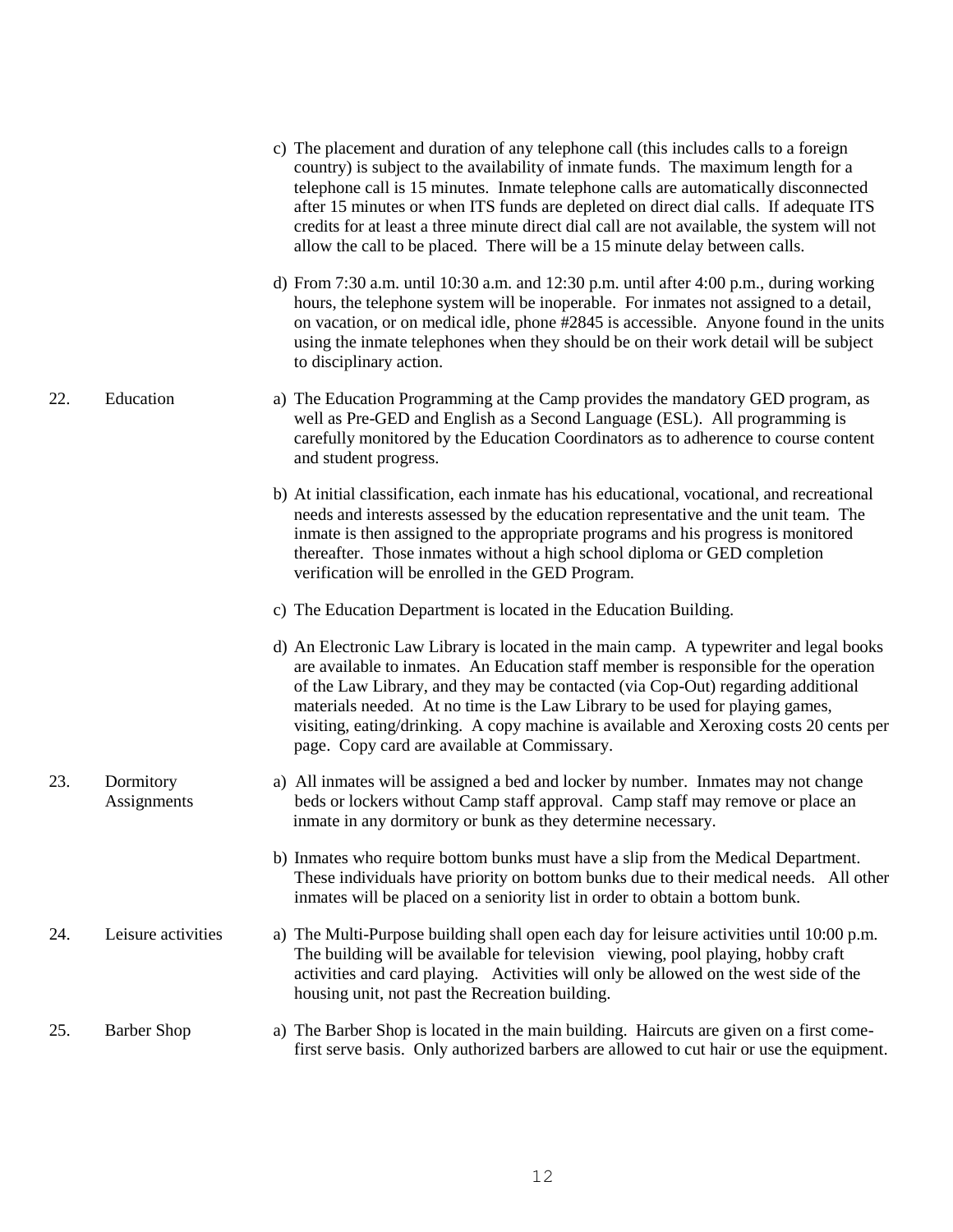- b) No hair trimming will be done outside the Barber Shop. Inmates are expected to maintain a high standard of personal appearance and hygiene. We will not regulate the length of hair, but will require a neat and clean appearance.
- 26. Court Security a) UCC filings or other lien documents are not authorized for inmate possession and will Improvement Act be considered contraband. Also, documents listing unauthorized personal information Uniform Commercial for "covered persons" defined by 18 U.S.C. 119 are prohibited and will be considered Code (UCC) contraband. Offenders found in possession of these documents will be subject to Lien Documents disciplinary action. Personal Information of Enforcement **Officers**
- 27. Prohibition of a) Program Statement 1351.05, Release of Information , states that for safety and security Retaining PSR reasons, inmates are prohibited from obtaining or possessing photocopies of their Pre-& SOR sentence Reports and Statement of Reasons. Refer your questions to your Case Manager.

#### **CAMP DAILY ACTIVITIES**

| $10:00$ pm         | Lights out in the dorms/Noise levels in dorms kept to a minimum                              |
|--------------------|----------------------------------------------------------------------------------------------|
| $10:15$ pm         | <b>COUNT</b>                                                                                 |
| 12:01 am           | <b>COUNT</b>                                                                                 |
| $3:00$ am          | <b>COUNT</b>                                                                                 |
| $4:30 \text{ am}$  | F/S Wake up (Weekday only)                                                                   |
| $4:45$ am          | F/S Movement (Weekday only)                                                                  |
| $4:55$ am          | F/S Wake up (Weekends and Holidays)                                                          |
| $5:00$ am          | <b>COUNT</b>                                                                                 |
| $5:15$ am          | TV rooms unlocked                                                                            |
| $5:30$ am          | F/S Movement (Weekends and Holidays)                                                         |
| $6:00$ am          | Lights On in Unit (Weekdays only)                                                            |
| $6:30$ am          | F/S Opens (Weekdays)                                                                         |
| $7:00$ am          | F/S Opens (Weekends and Holidays)                                                            |
| $7:30$ am          | Work Call (Weekdays only)                                                                    |
| 8:00 am            | <b>CENSUS COUNT (Weekdays)</b>                                                               |
|                    | Inmate Visiting (Weekends and Holidays)                                                      |
| 10:00 am           | COUNT (Weekends and Holidays) Stand Up                                                       |
|                    | Brunch Meal when Count clears (Weekends and Holidays)                                        |
|                    | Lunch (F/S workers weekdays only)                                                            |
| $11:00$ am         | F/S Opens (Weekdays only)                                                                    |
| $12:30 \text{ pm}$ | Census count (Weekdays)                                                                      |
| $3:00 \text{ pm}$  | Visiting Terminates (Weekends and Holidays)                                                  |
| $3:30 \text{ pm}$  | <b>Work Release</b>                                                                          |
| $4:00 \text{ pm}$  | <b>COUNT (STAND UP)</b>                                                                      |
| <b>DUSK</b>        | Walking/Jogging track closes, population to remain on the west side of the housing unit, not |
|                    | past the Recreation Building.                                                                |
| $10:00 \text{ pm}$ | Recreation closes (Weekdays only)                                                            |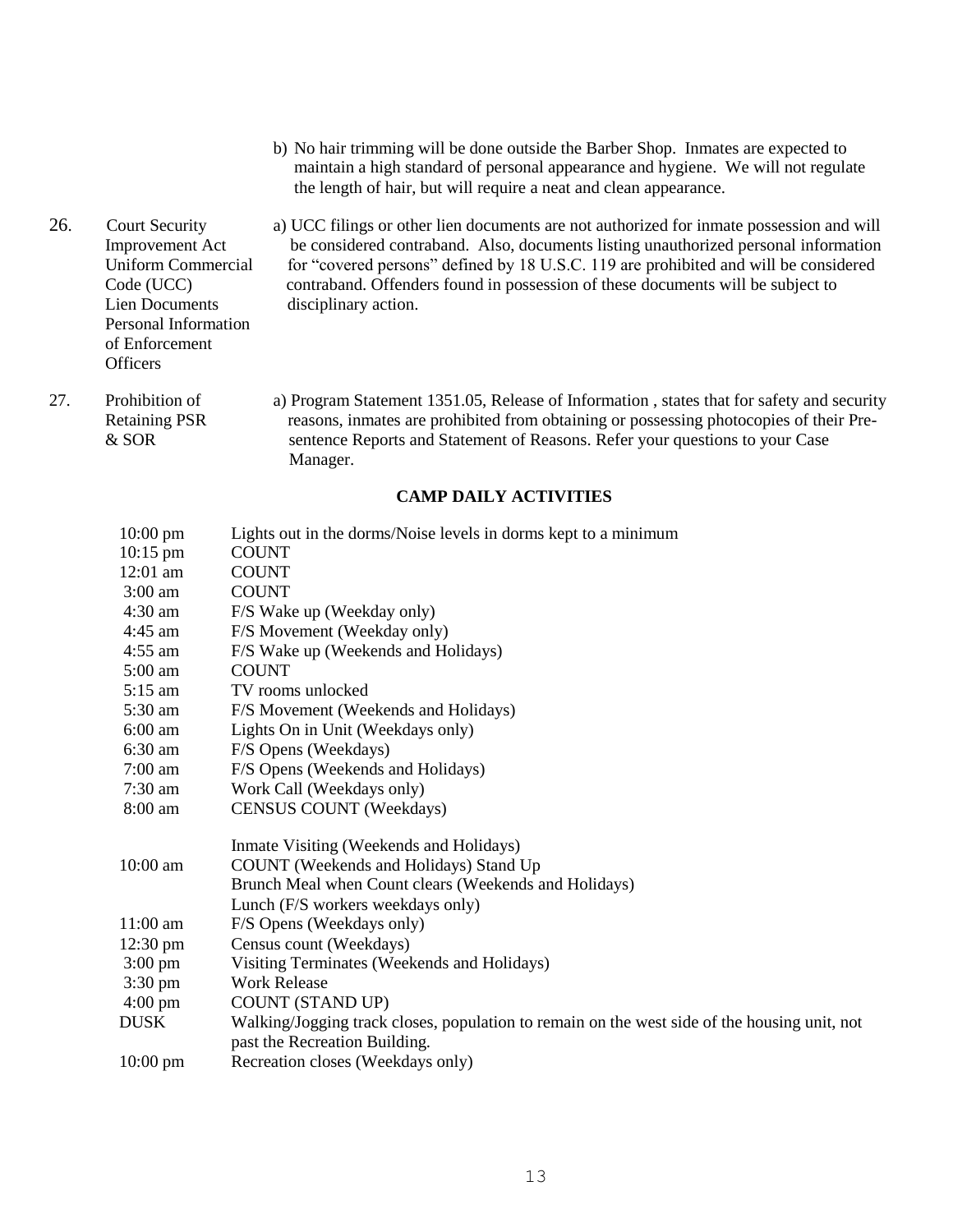### **INMATE DISCIPLINE**

In addition to the general guidelines listed in this booklet, this section is concerned with specific rights and responsibilities you have while in this prison community. There is a list of prohibited acts supplied with this booklet describing what constitutes a violation and the action which may be taken if you are found to have committed one or more of the prohibited acts. The Bureau of Prisons' Program Statement covering inmate discipline can be found in the inmate law library.

To provide for due process, there is a Discipline Hearing Officer (DHO) and a Unit Discipline Committee (UDC) which will, depending on the seriousness of the act, issue a decision if you are found guilty of committing a prohibited act. All decisions are subject to appeal at the institutional, regional, and central office level, through the administrative remedy procedure.

The UDC is composed of unit staff members who attempt to resolve violations in a program context. The UDC is designed to consider all available facts and evidence to determine if a violation has been committed, and if so, the seriousness of the offense.

UDC members may not impose sanctions which involve the withholding of good conduct time, the forfeiture of statutory good time, disciplinary segregation, disciplinary transfers, or a recommendation to the Parole Commission for a rescission or retardation of a parole date. However, if the UDC determines that a violation has occurred and the offense is serious enough to warrant review by the DHO, the committee will refer the case with a recommendation of specific sanctions. You are allowed to present evidence in your behalf at a UDC hearing; however, no witnesses are allowed.

The DHO is a regional appointee empowered to issue appropriate sanction(s) in an effort to prevent the incident from recurring and deter other inmates from engaging in similar activities. You may elect a staff representative for such hearings or have one appointed for you by the Warden. You may also call witnesses in your behalf.

### **INMATE RIGHTS AND RESPONSIBILITIES**

You have the right to expect that as a human being you will be treated respectfully, impartially, and fairly by all personnel. You have the responsibility to treat others, both employees and inmates, in the same manner.

You have the right to be informed of the rules, procedures, and schedules concerning the operation of the institution. You have the responsibility to know and abide by them.

You have the right to freedom of religious affiliation, and voluntary religious worship. You have the responsibility to recognize and respect the rights of others in this regard. You have the right to health care, which includes nutritious meals, proper bedding and clothing, and a laundry schedule for cleanliness of the same, an opportunity to shower regularly, proper ventilation for warmth and fresh air, a regular exercise period, toilet articles and medical and dental treatment. It is your responsibility not to waste food, to follow the laundry and shower schedule, maintain neat and clean living quarters, to keep your area free of contraband, and to seek medical and dental care as you may need it.

You have the right to visit and correspond with family members, and friends, and correspond with members of the news media in keeping with Bureau rules and institution guidelines. It is your responsibility to conduct yourself properly during visits, not to accept or pass contraband, and not to violate the law or Bureau rules or institution guidelines through your correspondence.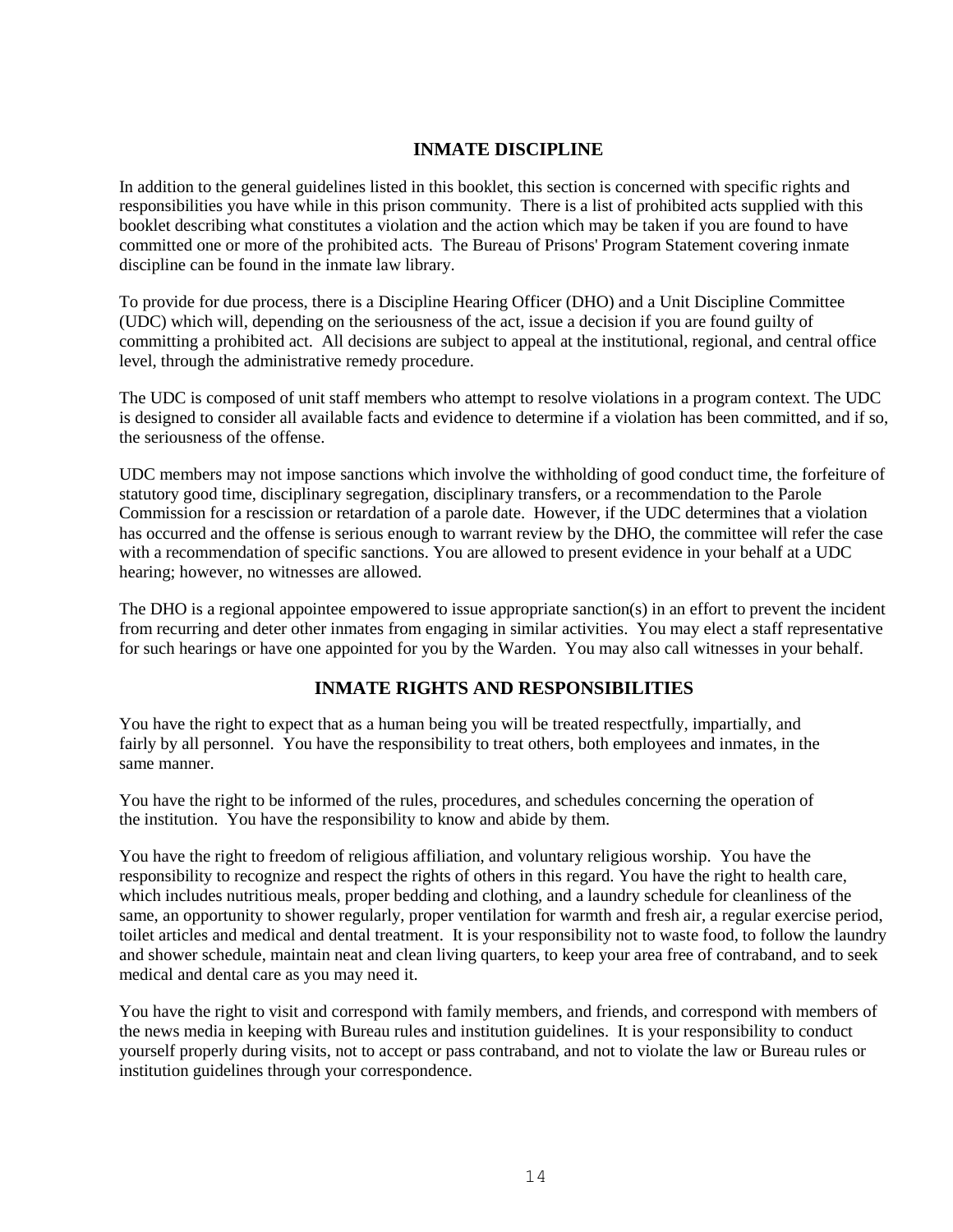You have the right to unrestricted and confidential access to the courts by correspondence (on matters such as the legality of your conviction, civil matters, pending criminal cases, and conditions of your imprisonment.) You have the responsibility to present honestly and fairly your petitions, questions, and problems to the court.

You have the right to legal counsel from an attorney of your choice by interviews and correspondence. It is your responsibility to use the services of an attorney honestly and fairly.

You have the right to participate in the use of law library reference materials to assist you in resolving legal problems. You also have the right to receive help when it is available through a legal assistance program. It is your responsibility to use these resources in keeping with the procedures and schedule prescribed and to respect the rights of other inmates to the use of the materials and assistance.

You have the right to a wide range of reading materials for educational purposes and for your own enjoyment. These materials may include magazines and newspapers sent from the community, with certain restrictions. It is your responsibility to seek and utilize such materials for your personal benefit, without depriving others of their equal rights to the use of this material.

You have the right to participate in education, vocational training and employment as far as resources are available, and in keeping with your interests, needs, and abilities.

You have the responsibility to take advantage of activities which may help you live a successful and law-abiding life within the institution and in the community. You will be expected to abide by the regulations governing the use of such activities.

You have the right to use your funds for commissary and other purchases, consistent with institution security and good order, for opening bank and/or savings accounts, and for assisting your family. You have the responsibility to meet your financial and legal obligations, including, but not limited to, court-imposed assessments, fines, and restitution. You also have the responsibility to make use of your funds in a manner consistent with your release plans, your family needs, and for other obligations that you many have. The Violent Crime Control Act was passed into law on September 13, 1994. This act is known as VCCLEA. The Prison Litigation Reform Act was passed into law and became effective April 26, 1996. This act is known as PLRA. The enactment of these laws has changed inmate discipline requirements significantly.

All inmates with a VCCLEA Violent or PLRA sentence procedure must have all 100 and 200 level charges referred to the DHO. VCCLEA Violent offenses are those determined to be violent offenses committed between the dates of September 13, 1994, and April 25, 1996. PLRA sentences are those committed on or after April 26, 1996. To determine whether or not you have a VCCLEA Violent or PLRA sentence, please consult with your Unit Team or reference P.S. 5162.05, Categorization of Offenses.

- ! If a VCCLEA Violent or PLRA inmate is found to have committed a 100 level act, a minimum of 40 days or 75% of available GCT must be disallowed for each act committed.
- ! If a VCCLEA Violent or a PLRA inmate is found to have committed a 200 level act by a DHO, a minimum of 27 days or 50% of available GCT must be disallowed for each act committed.
- ! If a VCCLEA Violent or a PLRA inmate is found to have committed a second or subsequent 300 level act by a DHO, ordinarily a minimum of 13 days or 25% of available GCT will be disallowed for each act committed.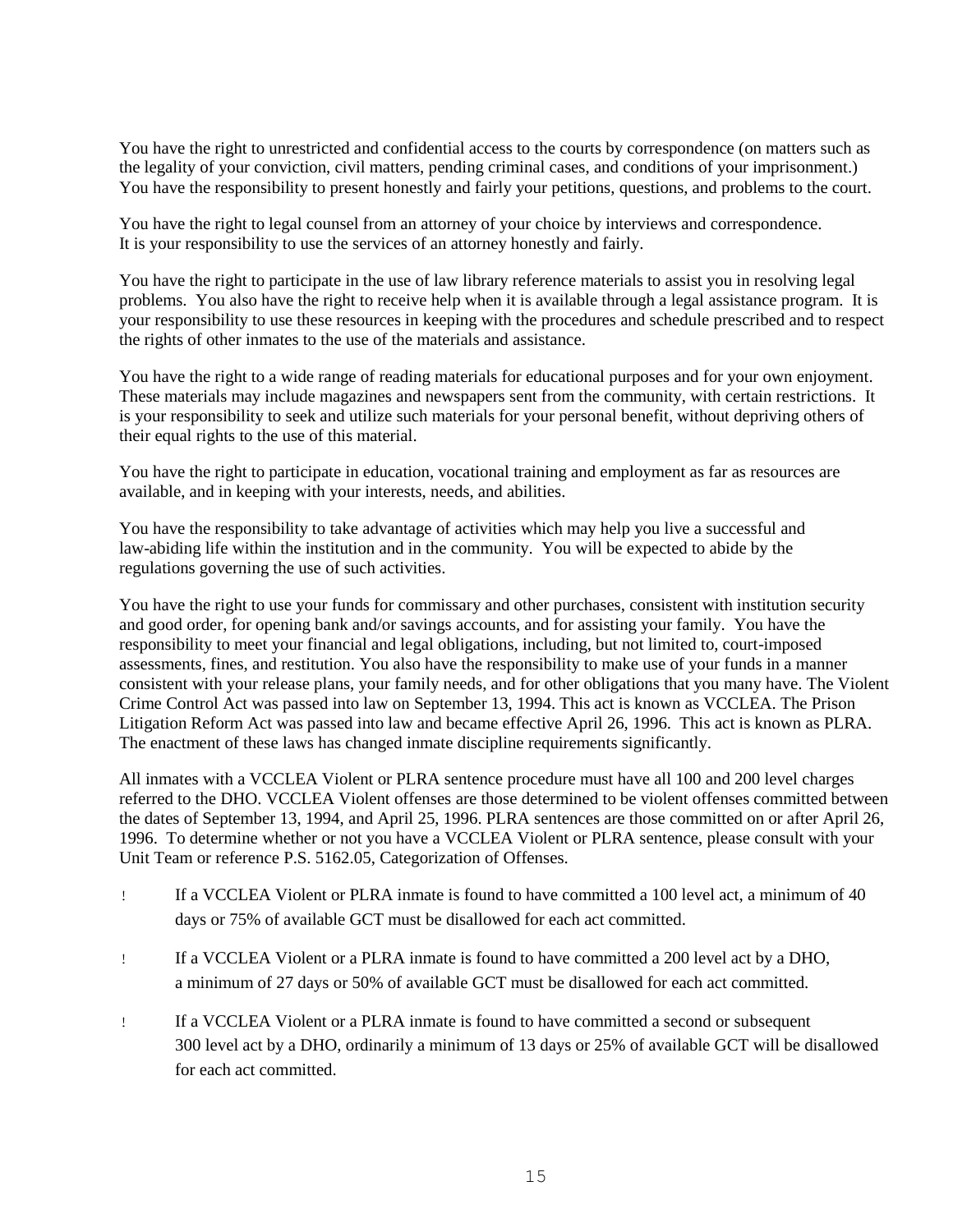! If a VCCLEA Violent or PLRA inmate is found to have committed a third or subsequent 400 level act by a DHO, ordinarily a minimum of 7 days or12 ½% of available GCT will be disallowed for each act committed.

Ordinarily, an inmate with a VCCLEA Violent or PLRA sentence must have any 300 level charge referred to the DHO if the inmate has been found to have committed two other 300 level acts previously during his current anniversary year. The new charge does not have to be the same exact act as the previous act committed. Please consult your unit team to determine your specific anniversary year.

Ordinarily, an inmate with a VCCLEA Violent or PLRA sentence must have any 400 level charge referred to the DHO if the inmate has been found to have committed at least two prior 400 level acts previously during his current anniversary year. The new charge does not have to be the same exact act as the previous acts committed. Please consult your unit team to determine your specific anniversary year.

Inmates who are determined to be PLRA inmates may also be subject to forfeiture of non-vested GCT. Under the Prison Litigation Reform Act, inmate's GCT will not vest until the inmate's release date. Therefore, the 54 days earned per year by an inmate are not awarded until his release date. If the inmate is involved in prohibited behavior and is found to have committed an act, he may be appropriately sanctioned to a forfeiture of this GCT that has not yet vested.

Finally, the forfeiture or disallowance of GCT from an inmate sentenced under the VCCLEA and the PLRA, may not be restored. Once forfeited or disallowed, the GCT may only be restored through the Administration Remedy process within the appeal time frame.

### **HEALTH SERVICES**

Satellite Camp inmates desiring medical attention will be responsible for signing up for sick call at the Camp Health Services Unit between 8:00 a.m., and 8:30 a.m., each Monday, Tuesday, Thursday, and Friday (except holidays). A Physician Assistant will see inmates on Thursdays and Fridays from 8:00 a.m., to 10:00 a.m. The inmate will then report to the Camp Medical Clinic at the appropriate time for his sick call appointment.

Inmates are required to present their inmate commissary card as a means of positive identification when reporting for medical/dental care and/or picking up medication.

Wednesdays are normally reserved for Admission and Orientation (A & O). Routine medical/dental sick call will not be conducted.

Inmates who become ill after the regular sick call appointment sign-up period should request that their work supervisor or unit officer call the physician's assistant on duty for an emergency appointment. Inmates will not be seen by the physician's assistants without first obtaining an appointment.

### **Dental:**

Inmates with acute dental problems such as severe dental pain and/or swelling should sign up for dental sick call at the same time as regular sick call. Routine dental requests such as cleaning, fillings, dentures and partials should be submitted by "Inmate Request to Staff " (cop-out) to the Chief Dental Officer. Any inmate desiring routine dental care will be placed on a waiting list until he can be treated.

#### **Emergency Medical Treatment:**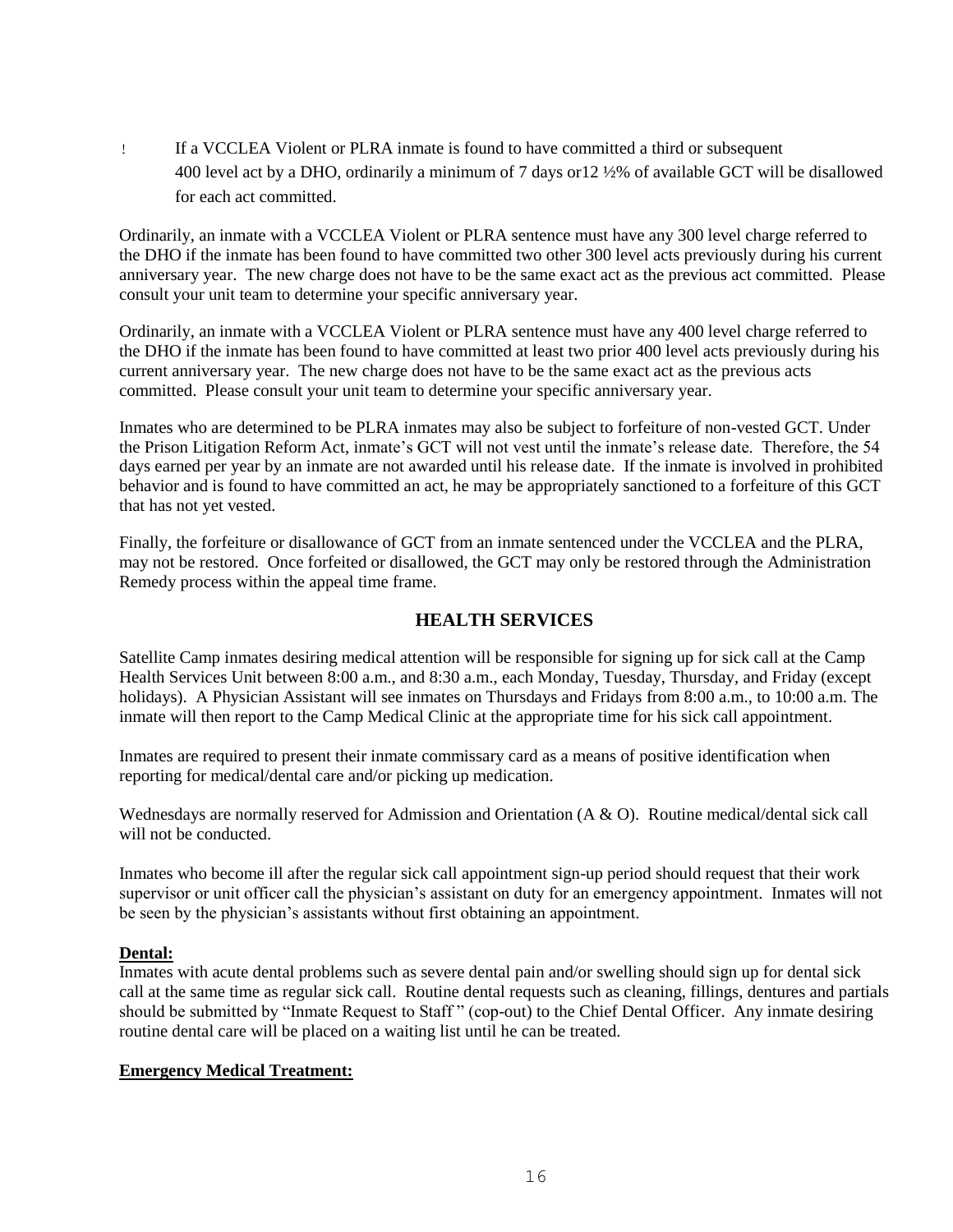Emergency services are available at all times. Emergencies or injuries will be given priority for treatment. Medical coverage on evenings, weekends, and holidays is for the treatment of acute medical problems only. Inmates, who become ill after the regular sick call appointment sign-up period is over, should request that their work supervisor or unit officer call the physician's assistant on duty for an emergency appointment.

If you are injured while performing work assignment, no matter how minor it may seem, report the injury to your work supervisor. You then should report to the medical department so your injury can be treated. Your detail supervisor will call ahead to inform the PA of your injury. Failure to immediately report a job related injury to your work supervisor may disqualify you from eligibility for lost-time wages or compensation.

### **Clinics and Specialists:**

Evaluation for eyeglass examinations, hearing aids, specialty shoes or other medical devices should be pursued through routine sick call procedures. Patients who have chronic medical problems will be monitored and followed up in a chronic care specialty clinic by medical staff every six months or as recommended by the provider. Patients requiring further evaluation by a specialist will be placed on call-out for all medical appointments and must report on time. Missed appointments or visits may result in an incident report being written.

Consultations in the community will be scheduled by medical staff if deemed necessary.

Camp inmates wishing to discuss or address non-emergency medical concerns or issues, can submit an Inmate Request to Staff to the Health Services Administrator or Assistant Health Services Administrator. In addition, inmates may address these issues during open house in Camp Health Services on the second and fourth Thursday of each month between 11:30 am and 12:00 noon.

### **Medications – Pill Line:**

Pill line is provided so that inmates can receive individual doses of medication that cannot be issued to the inmate to carry back to the housing unit. Inmate receiving medications will be required to present their inmate commissary card as a means of positive identification prior to receiving these medications.

| Satellite Camp Pill Line: |                          |
|---------------------------|--------------------------|
| Monday through Friday     | $8:30$ a.m. $-8:45$ a.m. |
|                           | 6:00 p.m. $-$ 6:30 p.m.  |
| Weekends & Holidays       | $9:30$ a.m. $-9:45$ a.m. |
|                           | 5:30 p.m. $-$ 5:45 p.m.  |

Physical Examinations: All newly committed inmates shall receive a complete physical examination within 14 days of admission. This exam consists of laboratory testing, vision screening examination and a physical examination. Diagnostic procedures relating to potential communicable diseases are mandatory for the protection of the inmate, as well as other inmates and staff. Any inmate who refuses these tests will be isolated for an appropriate clinical period of time as determined by medical staff. Tuberculosis testing will be performed within 48 hours of admission, and will be offered yearly thereafter.

Inmates over the age of 50 years, in addition to the regular exam, will be offered a glaucoma test, electrocardiogram, and test for prostate cancer.

Immunizations: Routine immunizations are given according to the Centers for Disease Control (CDC) recommendations. Upon request, you will be furnished with a copy of your immunization record for your use following your release from prison.

Payment for Health Care Services: Per Program Statement 6031.02, dated 8/15/05, generally, an inmate must pay a fee for health care services of \$2.00 per health care visit if the inmate: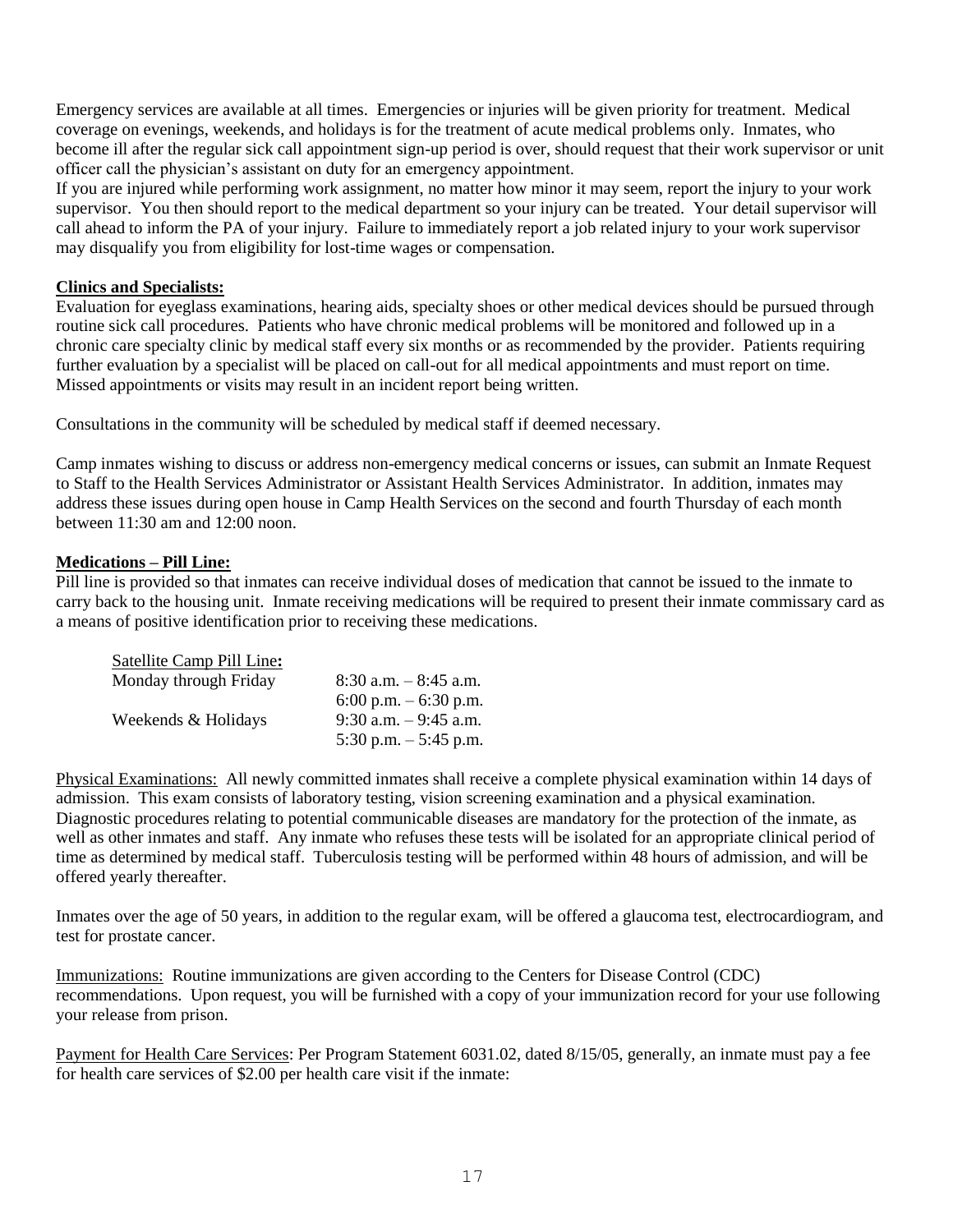Receives health care services in connection with a health care visit that the inmate requested, or are found responsible for through the Disciplinary Hearing Process to have injured an inmate, who, as a result of the injury, requires a health care visit.

If an inmate is evaluated by more than one provider during a health care visit, the inmate will only be charged for one visit.

Inmates will be charged a co-pay fee for a medical evaluation requested by non-clinical staff if the condition is not an emergency.

Federal Bureau of Prisons Health Care Rights and Responsibilities: While in the custody of the Federal Bureau of Prisons you have the right to receive health care in a manner that recognizes your basic human rights, and you also accept the responsibility to respect the basic human rights of your health care providers.

### Health Care Rights and Responsibilities:

The Health Services Department at FCI Big Spring will continue to provide our inmate population with administrative ways to address any concern related to patient care and/or safety in the organization.

In addition to the Administrative Remedy Program, inmates seeking a review of issues related to their medical care can attempt to resolve a problem informally through communication with a staff member, Inmate Request to staff member (cop-out) and/or request for Informal Resolution. If all this proves unsuccessful, the inmate can follow the Administrative Remedy Process. If the inmate believes the agency has not addresses the concerns, the inmate may contact the Joint Commission. The inmate may inform the Joint Commission=s Office of Quality Monitoring to report any concern and/or register a complaint about a Joint Commission-Accredited Health Care Organization.

### Rights:

You have the right to health care services, based on the local procedures at your institution. Health services include medical sick call, dental sick call and all support services.

You have the right to be offered a "Living Will", or to provide the Bureau of Prisons with "Advance Directives", that would provide the Bureau of Prisons with instructions if you are admitted as an inpatient to a hospital in the local community or the Bureau of Prisons.

You have the right to participate in health promotion and disease prevention programs including education regarding infectious diseases.

You have the right to know the name and professional status of your health care providers.

You have the right to be treated with respect, consideration and dignity.

You have the right to be provided with information regarding your diagnosis, treatment and prognosis.

You have the right to be examined in privacy.

You have the right to obtain copies of certain releasable portions of your health report.

You have the right to address any concern regarding your health care to any member of the institution staff including your physician, the Health Services Administrator, members of your Unit Team and the Warden.

You have the right to receive prescribed medications and treatments in a timely manner, consistent with the recommendations of the prescribing health care provider.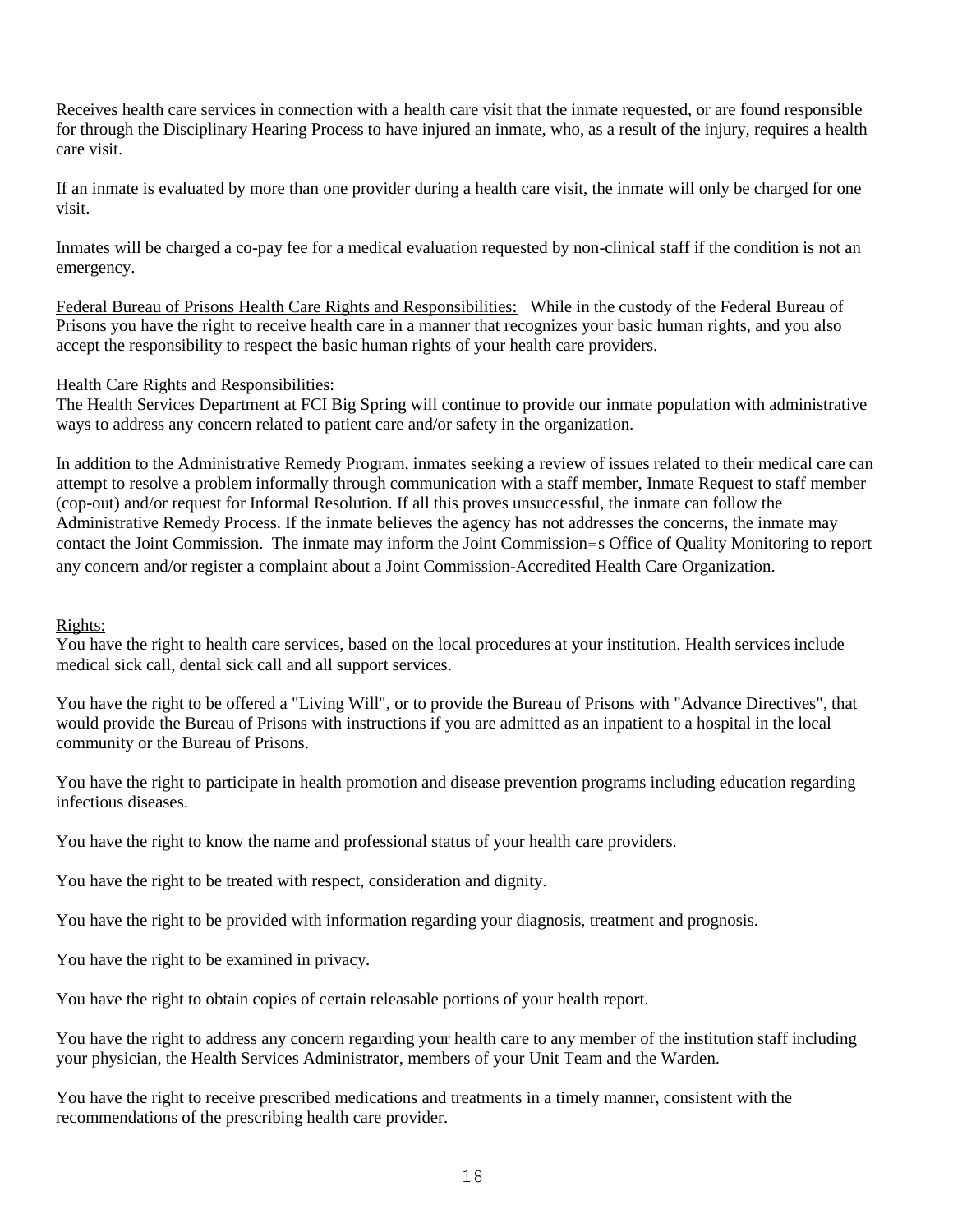You have the right to be provided healthy and nutritious food. You have the right to be instructed regarding a healthy choice when selecting your food.

You have the right to request a routine physical examination as defined by BOP policy. If you are under the age of 50, once every two years; over the age of 50, once a year.

You have the right to dental care as defined in BOP policy to include preventative services, emergency care and routine care.

You have the right to a safe, clean and healthy environment, including smoke free-living areas.

You have the right to refuse medical treatment in accordance with BOP policy. Refusal of certain diagnostic tests for infectious diseases can result in administrative action against you.

You have the right to complain of pain, have your pain assessed by medical staff, and have pain treated accordingly.

Once you have exhausted the Administrative Remedy Process, you have the right to contact the Joint Commission with concerns regarding safety or quality of care provided. You may report any concern and/or register a complaint at:

> Joint Commission=s Office of Quality Monitoring One Renaissance Boulevard Oakbrook Terrace, IL 60181

#### Responsibilities:

You have the responsibility to comply with the health care policies of your institution. You have the responsibility to follow recommended treatment plans that have been established for you by the institution health care staff, to include proper use of medications, proper diet, and following all health related instructions with which you are provided.

You have the responsibility to provide the Bureau of Prisons with accurate information to complete this agreement.

You have the responsibility to maintain your health and not to endanger yourself, or others, by participating in activity that could result in the spreading or contracting of an infectious disease.

You have the responsibility to respect these providers as professionals and follow their instructions to maintain and improve your overall health.

You have the responsibility to treat staff in the same manner.

You have the responsibility to keep this information confidential.

You have the responsibility to comply with security procedures.

You have the responsibility of being familiar with the current policy to obtain these records.

You have the responsibility to address your concerns in the accepted format, such as the Inmate Request to Staff Member form, open houses or the accepted Inmate Grievance Procedures.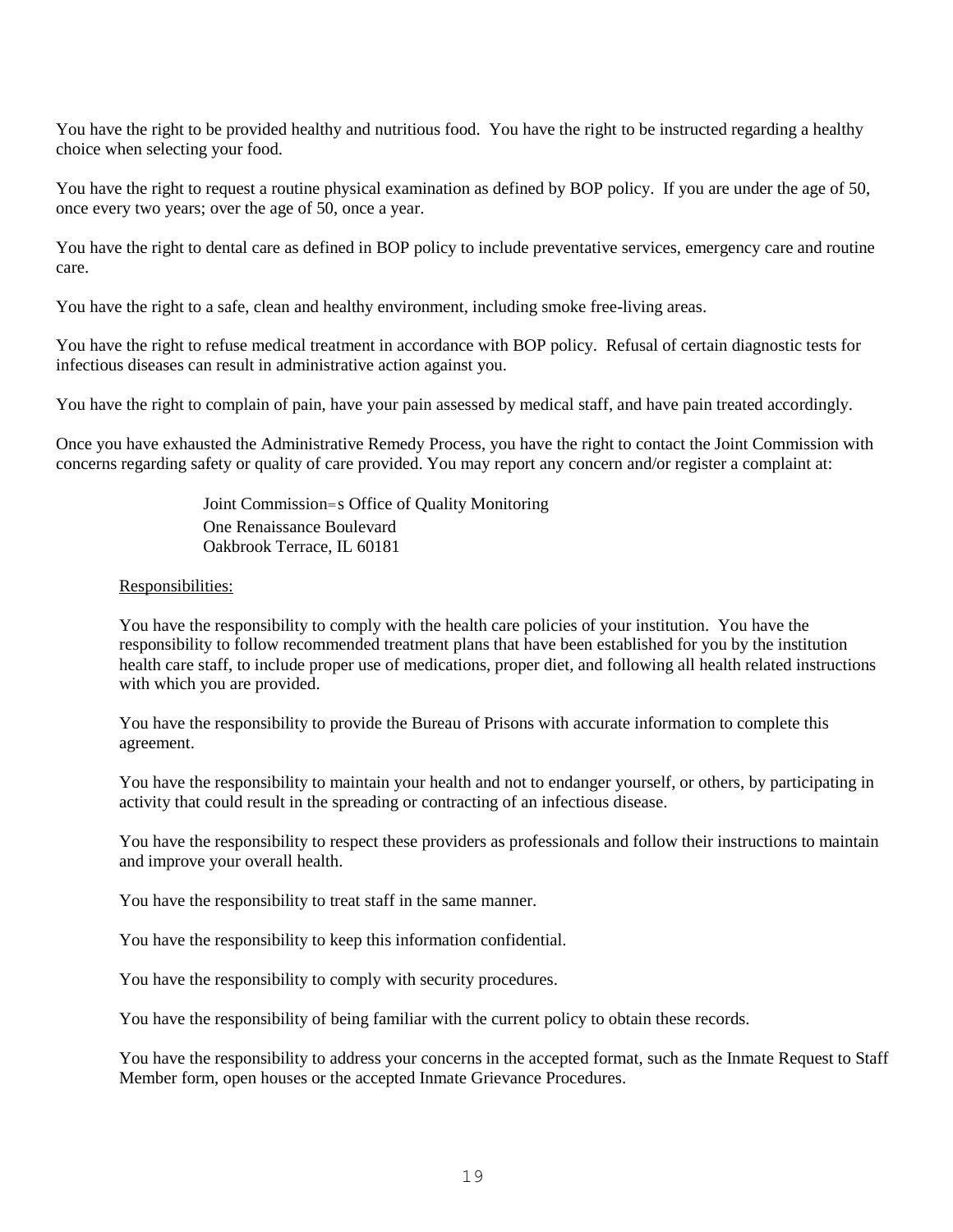You have the responsibility to comply with prescribed treatments and follow prescription orders. You also have the responsibility not to provide any other person your medication or other prescribed items.

You have the responsibility to eat healthy and not abuse or waste food or drink.

You have the responsibility to notify medical staff that you wish to have an examination.

You have the responsibility to maintain your oral hygiene and health.

You have the responsibility to maintain the cleanliness and safety in consideration of others. You have the responsibility to follow smoking regulations.

You have the responsibility to be counseled regarding the possible ill effects that may occur as a result of your refusal. You also accept the responsibility to sign the treatment refusal form.

You have the responsibility to be truthful and not overstate your complaint of pain and to adhere to the prescribed treatment plan.

### **SEXUALLY ABUSIVE BEHAVIOR AND PREVENTION AND INTERVENTION:**

Sexually abusive behavior can be defined as:

a. Sexual fondling, which is the touching of the private body parts of another person (including the genitalia, anus, groin, breast, inner thigh, or buttocks for the purpose of sexual gratification.

b. Sexual misconduct (Staff Only). The use of indecent sexual language, gestures, or sexually oriented visual surveillance for the purpose of sexual gratification. An incident is considered Inmate-on-Inmate Abuse/Assault when any sexually abusive behavior occurs between two or more inmates. An incident is considered Staff-on-Inmate Abuse/Assault when any sexually abusive behavior is initiated by a staff member toward one or more inmates it is also considered Staff-on-Inmate Abuse/Assault if a staff member willingly engages in sexual acts or contacts that are initiated by an inmate.

c. Sexual Assault with an Object. The use of any hand, finger, object, or other instrument to penetrate, however, slightly, the genital or anal opening of the body of another person.

d. Rape. The carnal knowledge, oral sodomy, or sexual assault with an object or sexual fondling of a person not forcibly or against the person's will, where the victim is **incapable of giving consent** because of his/her youth or his/her temporary or permanent mental or physical incapacity; or the carnal knowledge, oral sodomy, or sexual assault with an object or sexual fondling of a person achieved through the **exploitation of the fear or threat** physical violence or bodily injury. Carnal Knowledge is the contact between the penis and vulva or the penis and the anus, including penetration of any sort, however slight. Oral Sodomy is the contact between the mouth and the penis, the mouth and the vulva, or the mouth and the anus.

You have the right to be safe from sexually abusive behavior. While incarcerated, no one has the right to pressure you to engage in sexual acts. You do not have to tolerate sexually abusive behavior from another inmate or a staff member. Regardless of your age, size, race, ethnicity, gender or sexual orientation, you have the right to be safe from sexually abusive behavior.

#### **Things you can do to prevent Sexually Abusive Behavior:**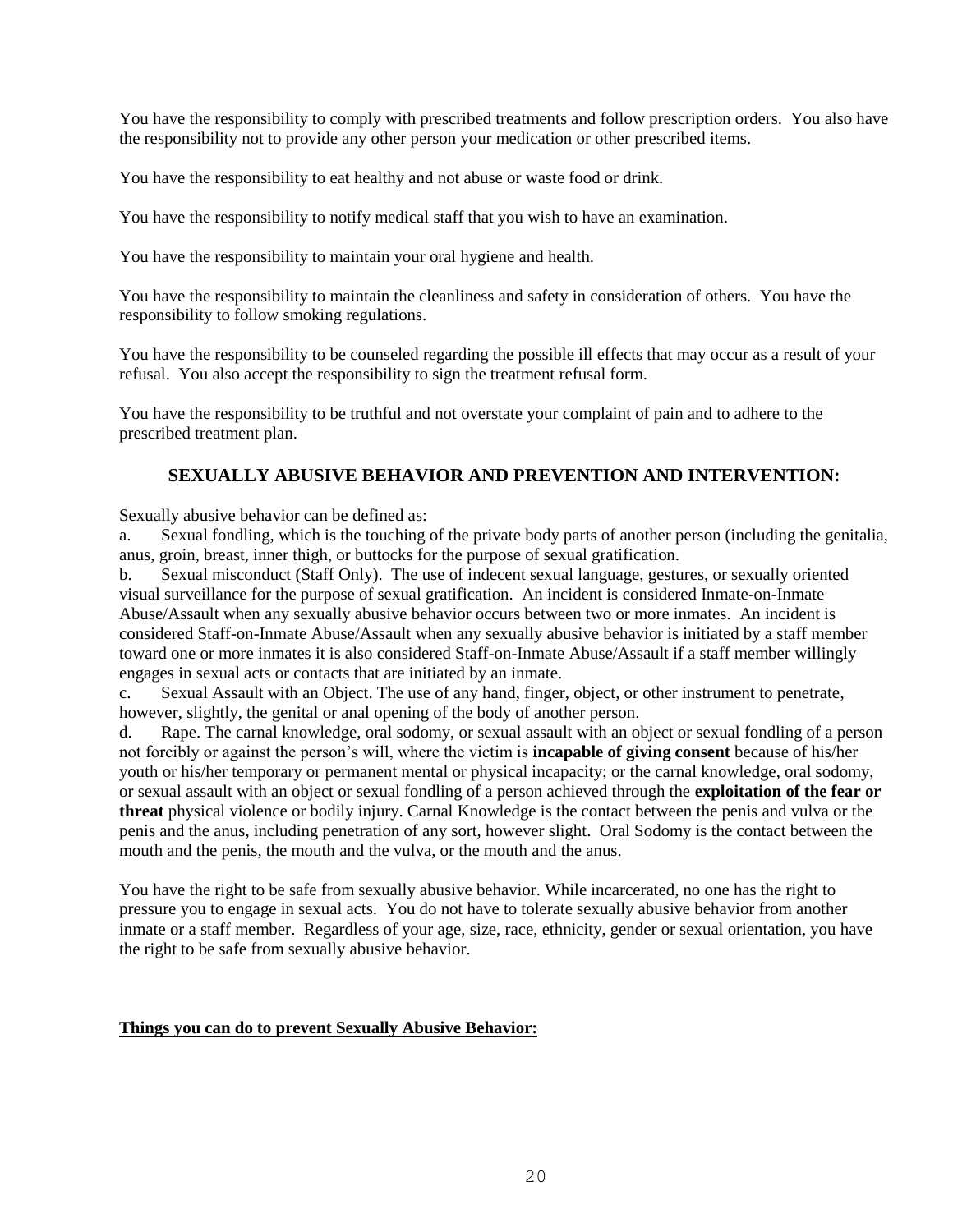1. Carry yourself in a confident manner at all times. Do not permit your emotions (fear/anxiety) to be obvious to others.

- 2. Do not accept gifts or favors from others. Most gifts of favors come with strings attached to them.
- 3. Do not accept an offer from another inmate to be your protector.

4. Find a staff member with whom you feel comfortable discussing you fears and concerns. Be alert! Do not use contraband substances such as drugs or alcohol; these can weaken your ability to stay alert and make good judgments.

5. Be direct and firm if others ask you to do something you don't want to do. Do not give mixed messages to other inmates regarding your wishes for sexual activity.

6. Stay in well-lit areas of the institution.

7. Choose your associate wisely. Look for people who are involved in positive activities like educational programs, psychology groups, or religious services. Get involved in these activities yourself.

8. Trust your instincts. If you sense that a situation may be dangerous, it probably is. If you fear for your safety, report your concerns to staff.

**Treatment options and programs available to inmate victims of Sexually Abusive behavior:** Most people need help to recover from the emotional effects of sexually abusive behavior. If you are the victim of sexually abusive behavior, whether recent or in the past, you may need to seek counseling and/or advice from a Psychologist or Chaplain. Crisis counseling, coping skills, suicide prevention, mental health counseling, and spiritual counseling are all available to you.

Sexual acts or contacts between two or more inmates, even when no objections are raised, are prohibited acts, and may be illegal. Sexual acts or contacts between an inmate and a staff member, even when no objections are raised by either party, are always forbidden and illegal. Inmates who have been sexually assaulted by another inmate or staff member will not be prosecuted or disciplined for reporting the assault. However, inmates will be penalized for knowingly filing any false report.

**Reporting Sexually Abusive behavior:** It is important to tell a staff member if you have been sexually assaulted. It is equally important to inform staff if you have witnessed sexually abusive behavior. You can tell your Case Manager, Chaplain, Psychologist, SIS, the Warden or any other staff member you trust. Bureau of Prisons staff members are instructed to keep reported information confidential and only discuss it with the appropriate officials on a need-to-know basis concerning the inmate-victim's welfare and for law enforcement or investigative purposes. There are other means to confidentiality in reporting sexually abusive behavior if you are not comfortable talking with staff. You may write directly to the Warden, Regional Director or Director, file an Administrative Remedy or write to the Office of the Inspector General (OIG).

### **Executive Clemency**

The BOP advises all inmates that the President of the United States is authorized under the Constitution to grant executive clemency by pardon, commutation of sentence, or reprieve. A pardon is an executive act of grace that is a symbol of forgiveness. It does not connote innocence nor does it expunge the record of conviction. A pardon restores civil rights and facilitates the restoration of professional and other licenses that may have been lost by reason of the conviction. Other forms of executive clemency include commutation of sentence (reduction of sentence imposed after a conviction), and a reprieve (the suspension of execution of a sentence for a period of time). Inmates should contact their assigned Case Manager for additional information regarding this program.

#### **Commutation of Sentence**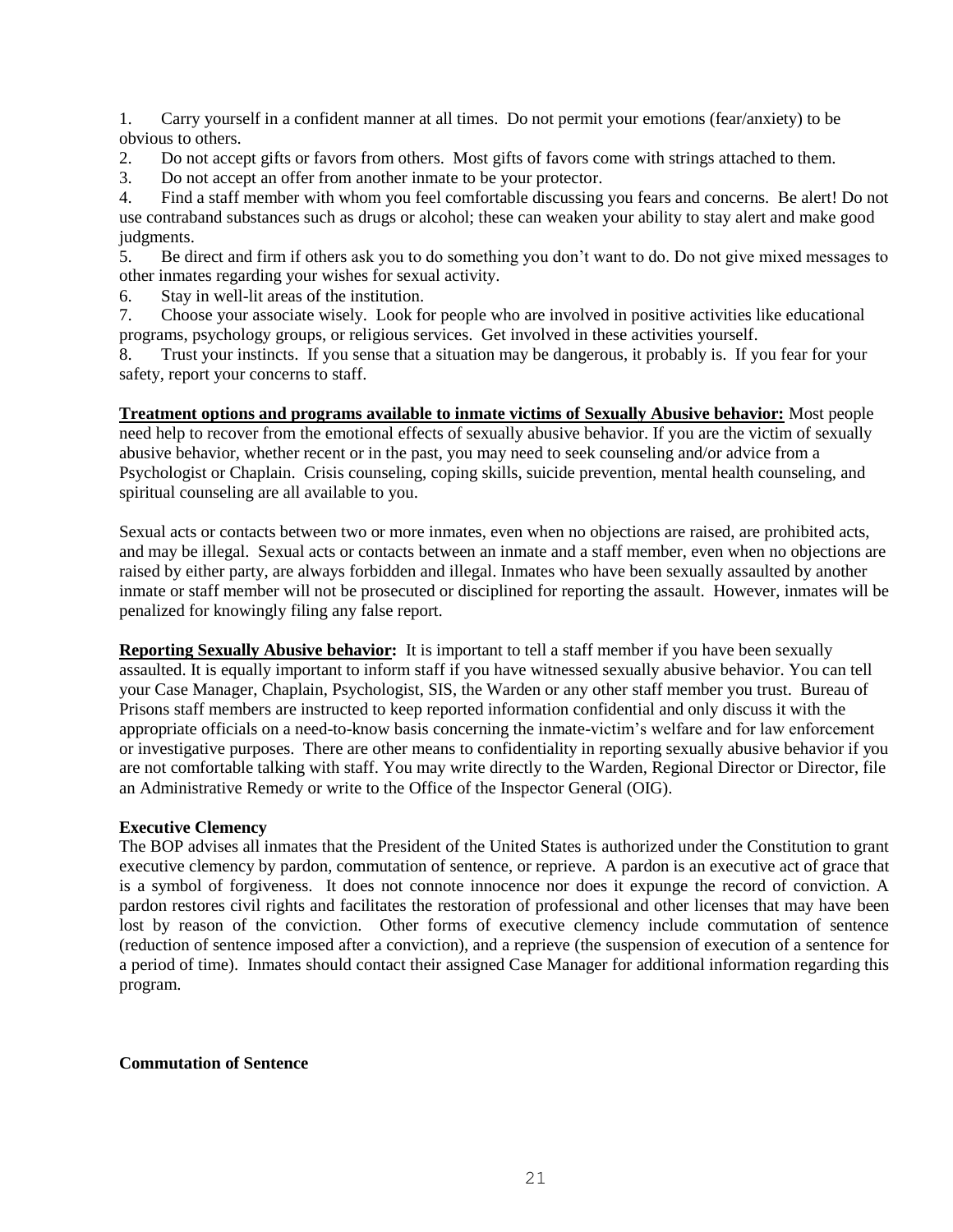The BOP also advises inmates on commutation of sentences. Commutation of sentence is usually the last chance to correct an injustice which has occurred in the criminal justice process. Inmates applying for commutation of sentence must do so on forms available from the assigned unit team. The rules governing these petitions are available in the Law Library.

### **Pardon**

A pardon may not be applied for until the expiration of at least five (5) years from the date of release from confinement. In some cases involving crimes of a serious nature, such as violation of Narcotics Laws, Gun Control Laws, Income Tax Laws, Perjury, and violation of public trust involving personal dishonesty, fraud involving substantial sums of money, violations involving organized crime, or crimes of a serious nature, a waiting period of seven years is usually required.

### **Compassionate Release/Reduction in Sentence**

The Director of the Bureau of Prisons may motion an inmate's sentencing court for reduction in sentence (RIS) for an inmate presenting extraordinary and compelling circumstances. See 18 U.S.C. § 3582 and Program Statement on *Compassionate Release/Reduction in Sentence*. The BOP may consider both medical and nonmedical circumstances. The BOP consults with the U.S. Attorney's Office that prosecuted the inmate and will notify any victims of the inmate's current offense. If the RIS is granted, the judge will issue an order for the inmate's release and he or she will then usually begin serving the previously imposed term of supervised release. If an inmate's RIS request is denied, the inmate will be provided a statement of reasons for the denial. The inmate may appeal a denial through the Administrative Remedy Procedure. Denials by the General Counsel or the Director are final agency decisions and are not appealable. Inmates who feel their request is of an emergency nature (e.g., a terminal medical condition) may state as such in accordance with the regulation. (See 28 CFR part 542, subpart B).

| Code | <b>Prohibited Acts</b>                                                                                                                                                                                                                                                                                                                                                                                                           |
|------|----------------------------------------------------------------------------------------------------------------------------------------------------------------------------------------------------------------------------------------------------------------------------------------------------------------------------------------------------------------------------------------------------------------------------------|
| 100  | Killing.                                                                                                                                                                                                                                                                                                                                                                                                                         |
| 101  | Assaulting any person, or an armed assault on the institution's secure perimeter (a charge<br>for assaulting any person at this level is to be used only when serious physical injury has<br>been attempted or accomplished).                                                                                                                                                                                                    |
| 102  | Escape from escort; escape from any secure or non-secure institution, including community<br>confinement; escape from unescorted community program or activity; escape from outside a<br>secure institution.                                                                                                                                                                                                                     |
| 103  | Setting a fire (charged with this act in this category only when found to pose a threat to life<br>or a threat of serious bodily harm or in furtherance of a prohibited act of Greatest Severity,<br>e.g., in furtherance of a riot or escape; otherwise the charge is properly classified Code 218,<br>or 329).                                                                                                                 |
| 104  | Possession, manufacture, or introduction of a gun, firearm, weapon, sharpened instrument,<br>knife, dangerous chemical, explosive, ammunition, or any instrument used as a weapon.                                                                                                                                                                                                                                               |
| 105  | Rioting.                                                                                                                                                                                                                                                                                                                                                                                                                         |
| 106  | Encouraging others to riot.                                                                                                                                                                                                                                                                                                                                                                                                      |
| 107  | Taking hostage(s).                                                                                                                                                                                                                                                                                                                                                                                                               |
| 108  | Possession, manufacture, introduction, or loss of a hazardous tool (tools most likely to be<br>used in an escape or escape attempt or to serve as weapons capable of doing serious bodily<br>harm to others; or those hazardous to institutional security or personal safety; e.g., hacksaw<br>blade, body armor, maps, handmade rope, or other escape paraphernalia, portable telephone,<br>pager, or other electronic device). |

### **GREATEST SEVERITY LEVEL PROHIBITED ACTS**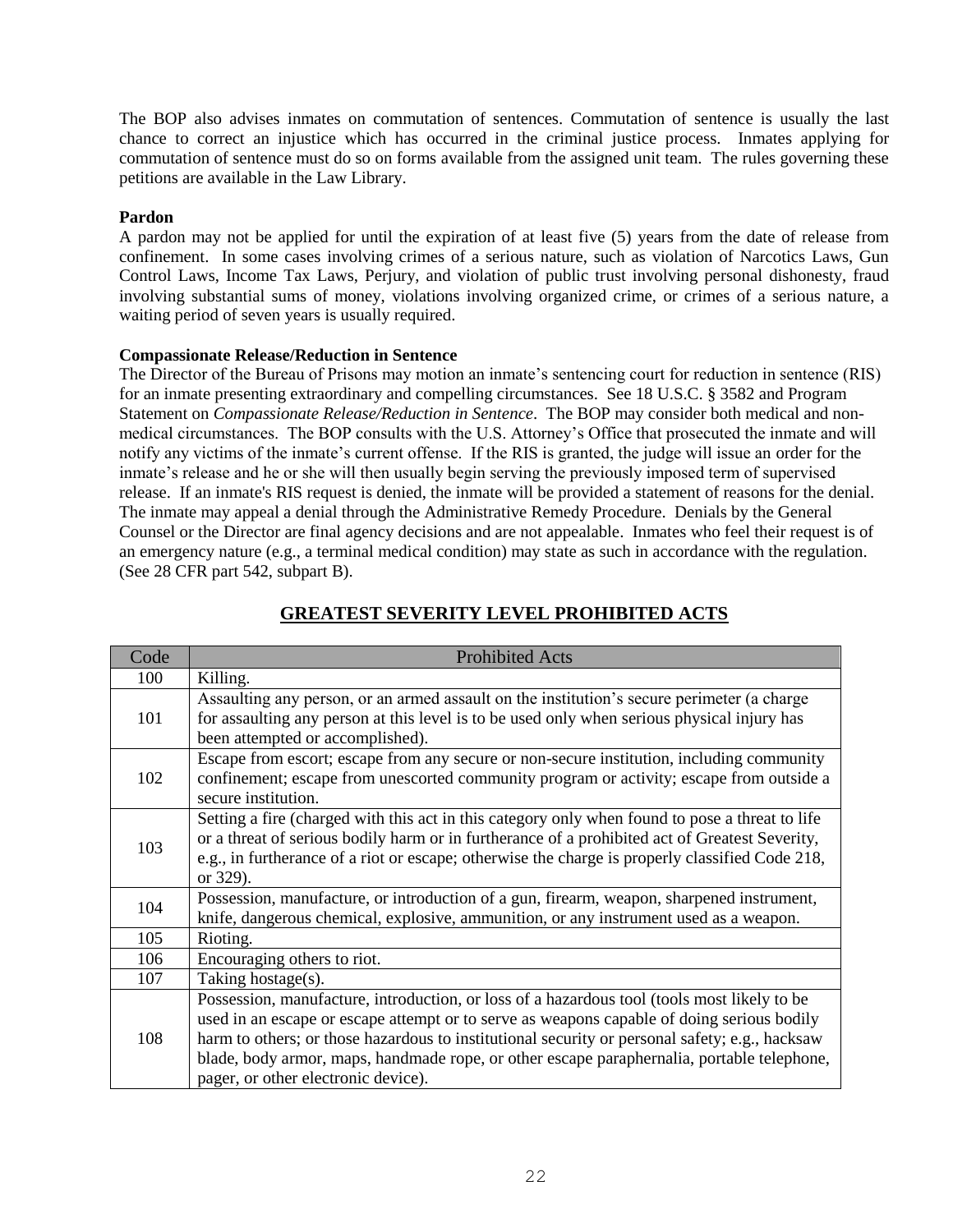| 110 | Refusing to provide a urine sample; refusing to breathe into a Breathalyzer; refusing to take   |
|-----|-------------------------------------------------------------------------------------------------|
|     | part in other drug-abuse testing.                                                               |
| 111 | Introduction or making of any narcotics, marijuana, drugs, alcohol, intoxicants, or related     |
|     | paraphernalia, not prescribed for the individual by the medical staff.                          |
| 112 | Use of any narcotics, marijuana, drugs, alcohol, intoxicants, or related paraphernalia, not     |
|     | prescribed for the individual by the medical staff.                                             |
| 113 | Possession of any narcotics, marijuana, drugs, alcohol, intoxicants, or related paraphernalia,  |
|     | not prescribed for the individual by the medical staff.                                         |
| 114 | Sexual assault of any person, involving non-consensual touching by force or threat of force.    |
| 115 | Destroying and/or disposing of any item during a search or attempt to search.                   |
| 196 | Use of the mail for an illegal purpose or to commit or further a Greatest category prohibited   |
|     | act.                                                                                            |
| 197 | Use of the telephone for an illegal purpose or to commit or further a Greatest category         |
|     | prohibited act.                                                                                 |
|     | Interfering with a staff member in the performance of duties most like another Greatest         |
| 198 | severity prohibited act. This charge is to be used only when another charge of Greatest         |
|     | severity is not accurate. The offending conduct must be charged as "most like" one of the       |
|     | listed Greatest severity prohibited acts.                                                       |
|     | Conduct which disrupts or interferes with the security or orderly running of the institution or |
| 199 | the Bureau of Prisons most like another Greatest severity prohibited act. This charge is to be  |
|     | used only when another charge of Greatest severity is not accurate. The offending conduct       |
|     | must be charged as "most like" one of the listed Greatest severity prohibited acts.             |

# **HIGH SEVERITY LEVEL PROHIBITED ACTS**

| Code       | <b>Prohibited Acts</b>                                                                        |
|------------|-----------------------------------------------------------------------------------------------|
| <b>200</b> | Escape from a work detail, non-secure institution, or other non-secure confinement,           |
|            | including community confinement, with subsequent voluntary return to Bureau of Prisons        |
|            | custody within four hours.                                                                    |
| 201        | Fighting with another person.                                                                 |
| 203        | Threatening another with bodily harm or any other offense.                                    |
| 204        | Extortion; blackmail; protection; demanding or receiving money or anything of value in        |
|            | return for protection against others, to avoid bodily harm, or under threat of informing.     |
| 205        | Engaging in sexual acts.                                                                      |
| 206        | Making sexual proposals or threats to another.                                                |
| 207        | Wearing a disguise or a mask.                                                                 |
|            | Possession of any unauthorized locking device, or lock pick, or tampering with or blocking    |
| 208        | any lock device (includes keys), or destroying, altering, interfering with, improperly using, |
|            | or damaging any security device, mechanism, or procedure.                                     |
| 209        | Adulteration of any food or drink.                                                            |
| 211        | Possessing any officers or staff clothing.                                                    |
| 212        | Engaging in or encouraging a group demonstration.                                             |
| 213        | Encouraging others to refuse to work, or to participate in a work stoppage.                   |
| 216        | Giving or offering an official or staff member a bribe, or anything of value.                 |
|            | Giving money to, or receiving money from, any person for the purpose of introducing           |
| 217        | contraband or any other illegal or prohibited purpose.                                        |
| 218        | Destroying, altering, or damaging government property, or the property of another person,     |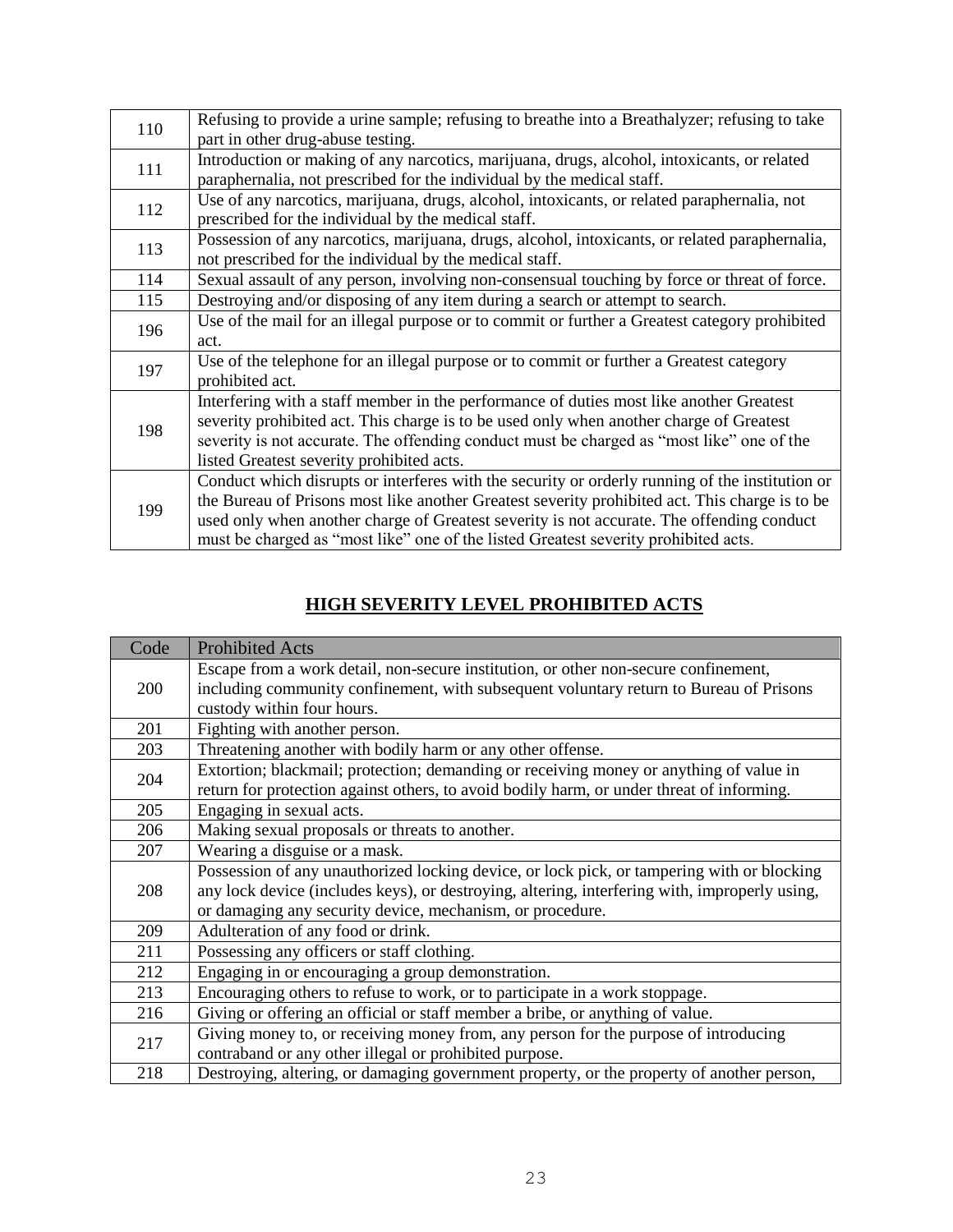|     | having a value in excess of \$100.00, or destroying, altering, damaging life-safety devices<br>(e.g., fire alarm) regardless of financial value.                                           |
|-----|--------------------------------------------------------------------------------------------------------------------------------------------------------------------------------------------|
|     | Stealing; theft (including data obtained through the unauthorized use of a communications                                                                                                  |
| 219 | device, or through unauthorized access to disks, tapes, or computer printouts or other                                                                                                     |
|     | automated equipment on which data is stored).                                                                                                                                              |
|     | Demonstrating, practicing, or using martial arts, boxing (except for use of a punching bag),                                                                                               |
| 220 | wrestling, or other forms of physical encounter, or military exercises or drill (except for drill                                                                                          |
|     | authorized by staff).                                                                                                                                                                      |
| 221 | Being in an unauthorized area with a person of the opposite sex without staff permission.                                                                                                  |
| 224 | Assaulting any person (a charge at this level is used when less serious physical injury or                                                                                                 |
|     | contact has been attempted or accomplished by an inmate).                                                                                                                                  |
| 225 | Stalking another person through repeated behavior which harasses, alarms, or annoys the                                                                                                    |
|     | person, after having been previously warned to stop such conduct.                                                                                                                          |
| 226 | Possession of stolen property.                                                                                                                                                             |
| 227 | Refusing to participate in a required physical test or examination unrelated to testing for                                                                                                |
|     | drug abuse (e.g., DNA, HIV, tuberculosis).                                                                                                                                                 |
| 228 | Tattooing or self-mutilation.                                                                                                                                                              |
| 229 | Sexual assault of any person, involving non-consensual touching without force or threat of                                                                                                 |
|     | force.                                                                                                                                                                                     |
|     | Use of the mail for abuses other than criminal activity which circumvent mail monitoring                                                                                                   |
|     | procedures (e.g., use of the mail to commit or further a High category prohibited act, special                                                                                             |
| 296 | mail abuse; writing letters in code; directing others to send, sending, or receiving a letter or<br>mail through unauthorized means; sending mail for other inmates without authorization; |
|     | sending correspondence to a specific address with directions or intent to have the                                                                                                         |
|     | correspondence sent to an unauthorized person; and using a fictitious return address in an                                                                                                 |
|     | attempt to send or receive unauthorized correspondence).                                                                                                                                   |
|     | Use of the telephone for abuses other than illegal activity which circumvent the ability of                                                                                                |
| 297 | staff to monitor frequency of telephone use, content of the call, or the number called; or to                                                                                              |
|     | commit or further a High category prohibited act.                                                                                                                                          |
|     | Interfering with a staff member in the performance of duties most like another High severity                                                                                               |
|     | prohibited act. This charge is to be used only when another charge of High severity is not                                                                                                 |
| 298 | accurate. The offending conduct must be charged as "most like" one of the listed High                                                                                                      |
|     | severity prohibited acts.                                                                                                                                                                  |
|     | Conduct which disrupts or interferes with the security or orderly running of the institution or                                                                                            |
| 299 | the Bureau of Prisons most like another High severity prohibited act. This charge is to be                                                                                                 |
|     | used only when another charge of High severity is not accurate. The offending conduct must                                                                                                 |
|     | be charged as "most like" one of the listed High severity prohibited acts.                                                                                                                 |

# **MODERATE SEVERITY LEVEL PROHIBITED ACTS**

| Code | <b>Prohibited Acts</b>                                                                       |
|------|----------------------------------------------------------------------------------------------|
| 300  | Indecent Exposure.                                                                           |
| 302  | Misuse of authorized medication.                                                             |
| 303  | Possession of money or currency, unless specifically authorized, or in excess of the amount  |
|      | authorized.                                                                                  |
| 304  | Loaning of property or anything of value for profit or increased return.                     |
| 305  | Possession of anything not authorized for retention or receipt by the inmate, and not issued |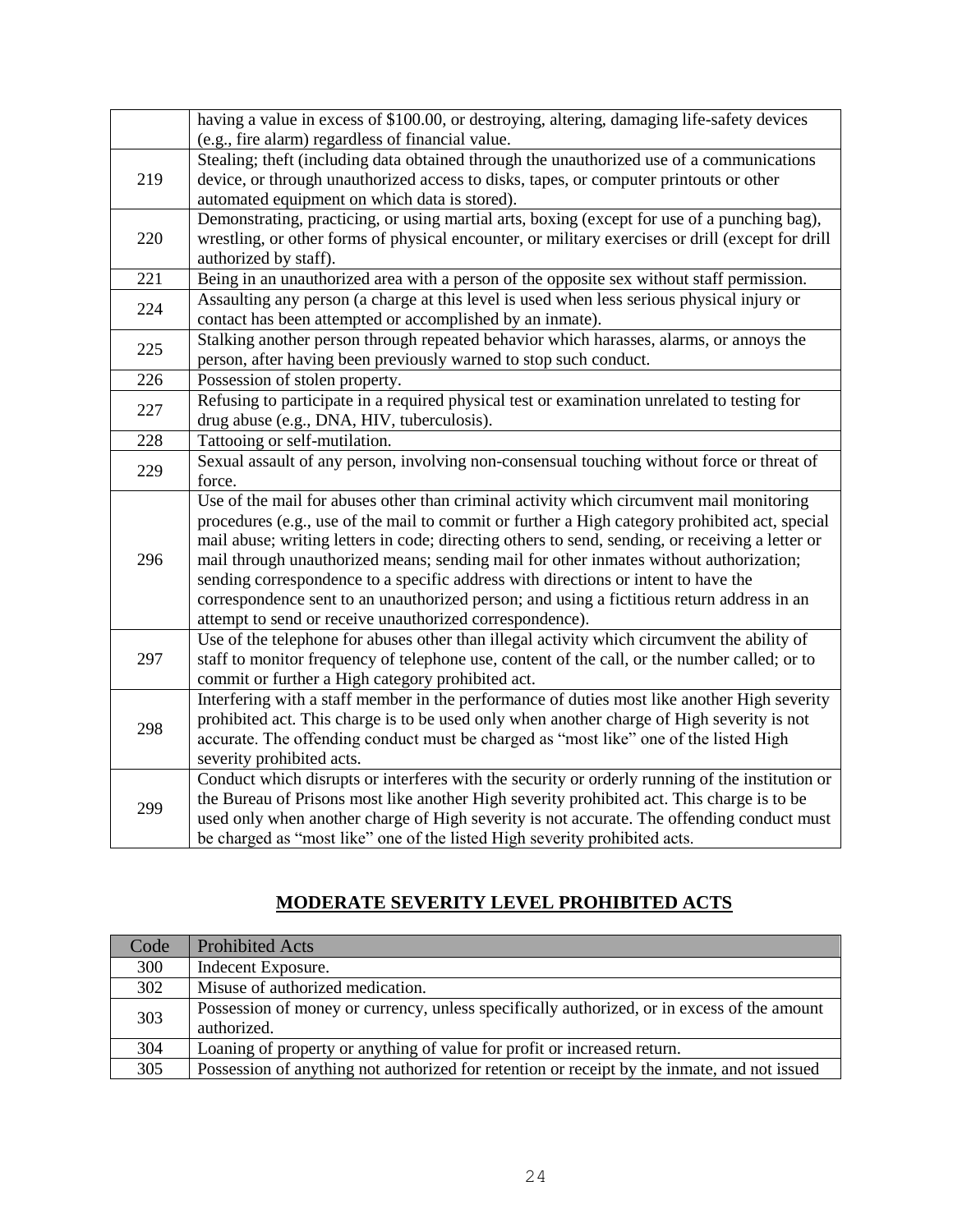|     | to him through regular channels.                                                                |
|-----|-------------------------------------------------------------------------------------------------|
| 306 | Refusing to work or to accept a program assignment.                                             |
|     | Refusing to obey an order of any staff member (may be categorized and charged in terms of       |
| 307 | greater severity, according to the nature of the order being disobeyed, e.g. failure to obey an |
|     | order which furthers a riot would be charged as 105, Rioting; refusing to obey an order         |
|     | which furthers a fight would be charged as 201, Fighting; refusing to provide a urine sample    |
|     | when ordered as part of a drug-abuse test would be charged as 110).                             |
| 308 | Violating a condition of a furlough.                                                            |
| 309 | Violating a condition of a community program.                                                   |
| 310 | Unexcused absence from work or any program assignment.                                          |
| 311 | Failing to perform work as instructed by the supervisor.                                        |
| 312 | Insolence towards a staff member.                                                               |
| 313 | Lying or providing a false statement to a staff member.                                         |
| 314 | Counterfeiting, forging, or unauthorized reproduction of any document, article of               |
|     | identification, money, security, or official paper (may be categorized in terms of greater      |
|     | severity according to the nature of the item being reproduced, e.g., counterfeiting release     |
|     | papers to effect escape, Code 102).                                                             |
| 315 | Participating in an unauthorized meeting or gathering.                                          |
| 316 | Being in an unauthorized area without staff authorization.                                      |
| 317 | Failure to follow safety or sanitation regulations (including safety regulations, chemical      |
|     | instructions, tools, MSDS sheets, OSHA standards).                                              |
| 318 | Using any equipment or machinery without staff authorization.                                   |
| 319 | Using any equipment or machinery contrary to instructions or posted safety standards.           |
| 320 | Failing to stand count.                                                                         |
| 321 | Interfering with the taking of count.                                                           |
| 324 | Gambling.                                                                                       |
| 325 | Preparing or conducting a gambling pool.                                                        |
| 326 | Possession of gambling paraphernalia.                                                           |
| 327 | Unauthorized contacts with the public.                                                          |
| 328 | Giving money or anything of value to, or accepting money or anything of value from,             |
|     | another inmate or any other person without staff authorization.                                 |
| 329 | Destroying, altering, or damaging government property, or the property of another person,       |
|     | having a value of \$100.00 or less.                                                             |
| 330 | Being unsanitary or untidy; failing to keep one's person or quarters in accordance with         |
|     | posted standards.                                                                               |
|     | Possession, manufacture, introduction, or loss of a non-hazardous tool, equipment, supplies,    |
|     | or other non-hazardous contraband (tools not likely to be used in an escape or escape           |
| 331 | attempt, or to serve as a weapon capable of doing serious bodily harm to others, or not         |
|     | hazardous to institutional security or personal safety) (other non-hazardous contraband         |
|     | includes such items as food, cosmetics, cleaning supplies, smoking apparatus and tobacco in     |
|     | any form where prohibited, and unauthorized nutritional/dietary supplements).                   |
| 332 | Smoking where prohibited.                                                                       |
| 333 | Fraudulent or deceptive completion of a skills test (e.g., cheating on a GED, or other          |
|     | educational or vocational skills test).                                                         |
| 334 | Conducting a business; conducting or directing an investment transaction without staff          |
|     | authorization.                                                                                  |
| 335 | Communicating gang affiliation; participating in gang related activities; possession of         |
|     | paraphernalia indicating gang affiliation.                                                      |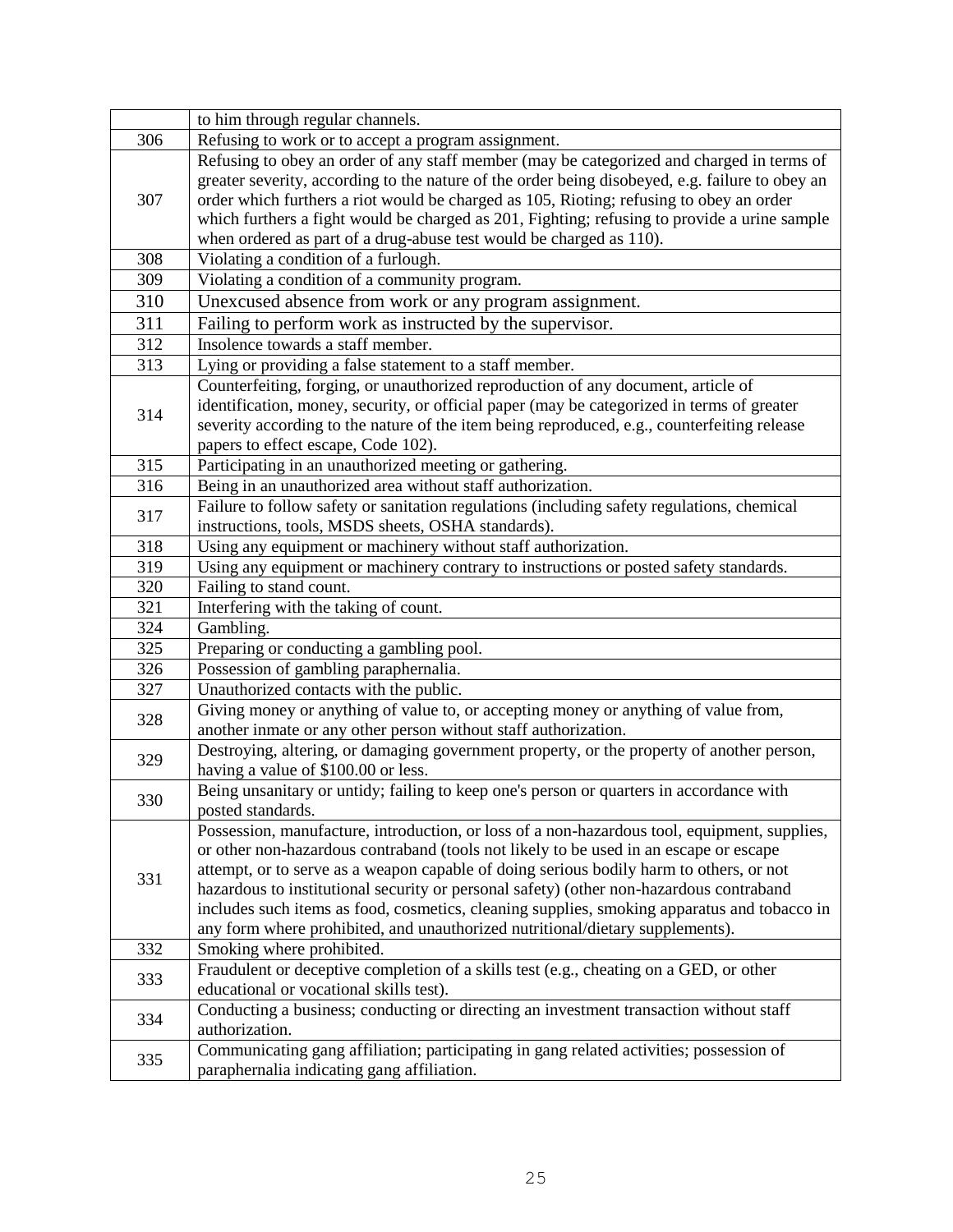| 336 | Circulating a petition.                                                                         |
|-----|-------------------------------------------------------------------------------------------------|
| 396 | Use of the mail for abuses other than criminal activity which do not circumvent mail            |
|     | monitoring; or use of the mail to commit or further a Moderate category prohibited act.         |
| 397 | Use of the telephone for abuses other than illegal activity which do not circumvent the         |
|     | ability of staff to monitor frequency of telephone use, content of the call, or the number      |
|     | called; or to commit or further a Moderate category prohibited act.                             |
| 398 | Interfering with a staff member in the performance of duties most like another Moderate         |
|     | severity prohibited act. This charge is to be used only when another charge of Moderate         |
|     | severity is not accurate. The offending conduct must be charged as "most like" one of the       |
|     | listed Moderate severity prohibited acts.                                                       |
| 399 | Conduct which disrupts or interferes with the security or orderly running of the institution or |
|     | the Bureau of Prisons most like another Moderate severity prohibited act. This charge is to     |
|     | be used only when another charge of Moderate severity is not accurate. The offending            |
|     | conduct must be charged as "most like" one of the listed Moderate severity prohibited acts.     |

## **LOW SEVERITY LEVEL PROHIBITED ACTS**

| Code | <b>Prohibited Acts</b>                                                                                                                                                                                                                                                                                                                                                 |
|------|------------------------------------------------------------------------------------------------------------------------------------------------------------------------------------------------------------------------------------------------------------------------------------------------------------------------------------------------------------------------|
| 402  | Malingering, feigning illness.                                                                                                                                                                                                                                                                                                                                         |
| 404  | Using abusive or obscene language.                                                                                                                                                                                                                                                                                                                                     |
| 407  | Conduct with a visitor in violation of Bureau regulations.                                                                                                                                                                                                                                                                                                             |
| 409  | Unauthorized physical contact (e.g., kissing, embracing).                                                                                                                                                                                                                                                                                                              |
| 498  | Interfering with a staff member in the performance of duties most like another Low severity<br>prohibited act. This charge is to be used only when another charge of Low severity is not<br>accurate. The offending conduct must be charged as "most like" one of the listed Low<br>severity prohibited acts.                                                          |
| 499  | Conduct which disrupts or interferes with the security or orderly running of the institution or<br>the Bureau of Prisons most like another Low severity prohibited act. This charge is to be<br>used only when another charge of Low severity is not accurate. The offending conduct must<br>be charged as "most like" one of the listed Low severity prohibited acts. |

**Prohibited acts and available sanctions.**

**(a)** *Prohibited acts.* **The list of prohibited acts are divided into four separate categories based on severity: Greatest; High; Moderate; and Low. We describe the prohibited acts in Table 1 - Prohibited Acts and Available Sanctions. Aiding, attempting, abetting, or making plans to commit any of the prohibited acts is treated the same as committing the act itself.** 

**(b)** *Available sanctions.* **The list of available sanctions for committing prohibited acts is listed in Table 1 - Prohibited Acts and Available Sanctions. If you commit repetitive prohibited acts, we can impose increased sanctions, as listed in Table 2 - Additional Available Sanctions for Repeated Prohibited Acts Within the Same Severity Level.**

(1) **Greatest Severity Level Offenses**. The Discipline Hearing Officer (DHO) imposes one or more of sanctions A through E. Sanction B.1 must be imposed for a VCCLEA inmate rated "violent" (an inmate who, per the Violent Crime Control and Law Enforcement Act of 1994, committed a crime of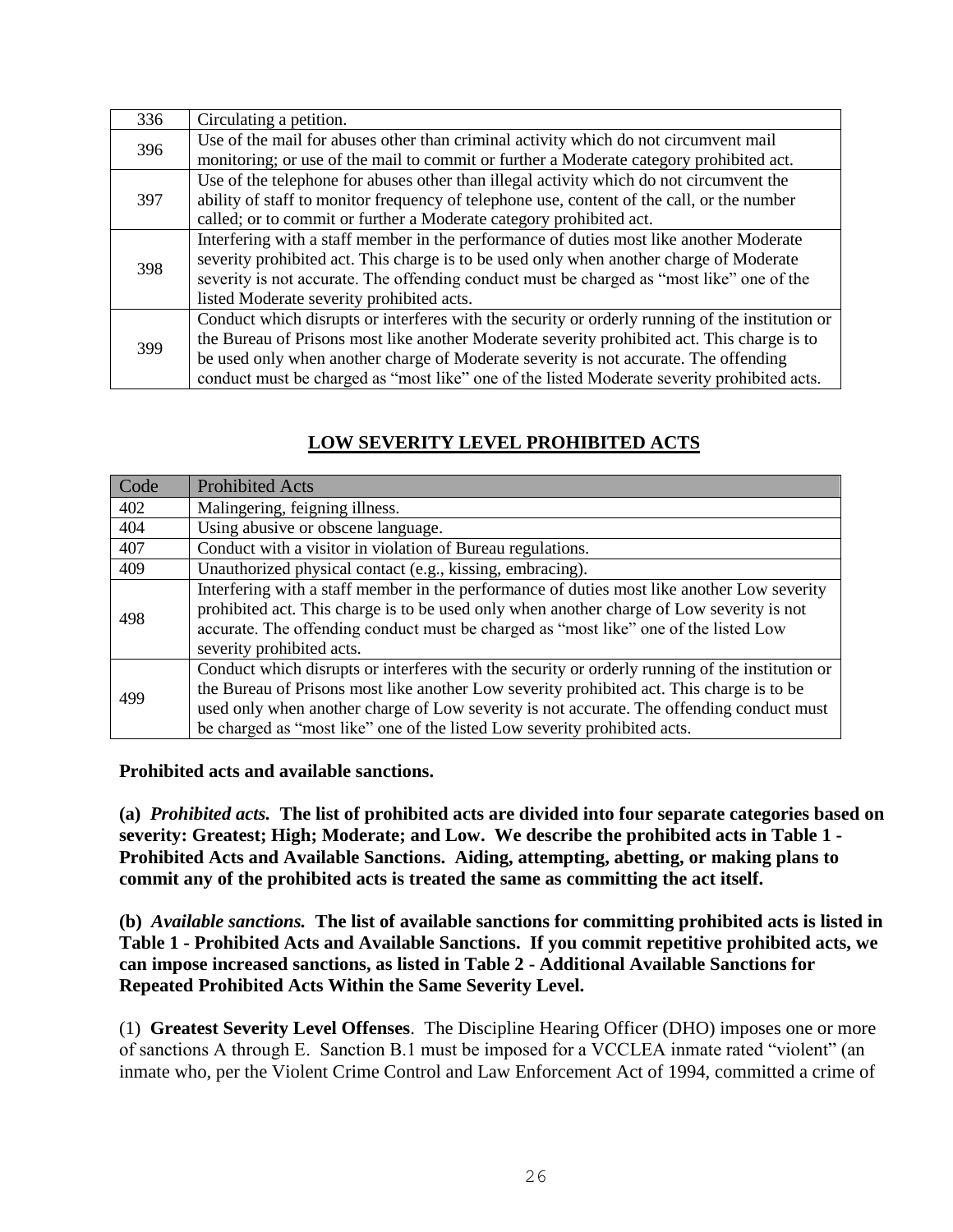violence on or after September 13, 1994) and for a PLRA inmate (an inmate sentenced for an offense committed on or after April 26, 1996, per the Prison Litigation Reform Act). The DHO may impose any available sanctions (A through M) in addition to sanctions A through E. All Greatest severity level charges must be referred to the DHO.

(2) **High Severity Level Offenses**. The DHO imposes one or more of sanctions A through M, and, except as noted in the sanction, may also suspend one or more sanctions A through M. Sanction B.1 must be imposed for a VCCLEA inmate rated "violent" and for a PLRA inmate. All High severity level charges must be referred to the DHO.

Prohibited Act Code 225, Stalking, is for the purpose of punishing repetitive inmate behavior, e.g., loitering, staring, leering, inappropriate remarks (short of insolence, profanity, or sexual proposals), that are not clearly covered by another prohibited act code. When staff encounter such behavior, the inmate should be specifically warned that it is inappropriate and must cease. If the behavior fits another prohibited act code provision, the inmate should be charged with violating that specific provision instead of stalking. Examples of other prohibited act code behavior that may be used instead of Code 225, Stalking, include, but are not limited to Insolence (Code 312), Being in an Unauthorized Area (Code 316), Threatening (Code 203), and Making a Sexual Proposal or Threat (Code 206).

(3) **Moderate Severity Level Offenses**. The DHO imposes at least one sanction A through M, but, except as noted in the sanction, may suspend any sanction(s) imposed. Sanction B.1 ordinarily must be imposed for a VCCLEA inmate rated "violent" and for a PLRA inmate.

Except for charges referred to the DHO, the Unit Discipline Committee (UDC) shall impose at least one sanction F through M, but may suspend any sanctions imposed.

The UDC ordinarily refers to the DHO a moderate severity level charge for a VCCLEA inmate rated "violent" or for a PLRA inmate if the inmate was found to have committed two moderate offenses during his/her current anniversary year (the 12-month period for which an inmate may be eligible to earn good conduct time [GCT]). The UDC must document the reasons why a third charge for such an inmate was not referred to the DHO.

A prohibited act charge for 331 involving tobacco or nutritional supplements must be referred to the DHO for final disposition.

(4) **Low Severity Level Offenses**. The DHO imposes at least one sanction B.1, or D through M. The DHO may suspend any sanction(s) imposed; however, a B.1 sanction may not be suspended. Except for charges referred to the DHO, the UDC imposes at least one sanction F through M, but may suspend any sanction(s) imposed.

The UDC ordinarily refers to the DHO a low severity level charge for a VCCLEA inmate rated "violent" or for a PLRA inmate if the inmate had been found to have committed three low offenses during his/her current anniversary year. The UDC must document the reasons why a charge for such an inmate was not referred to the DHO.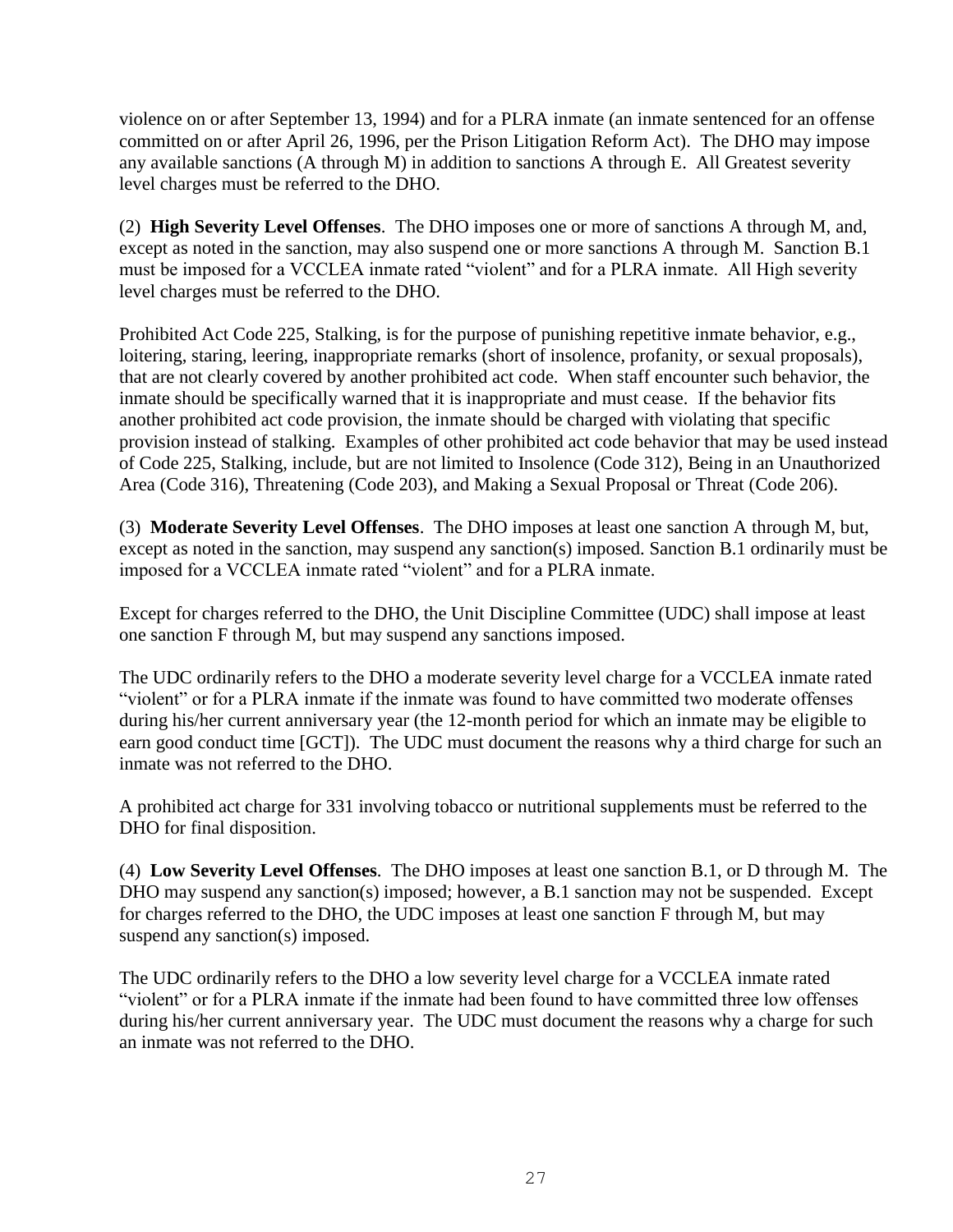Sanction B.1 may be imposed on the Low severity level **only** if the inmate has committed a Low severity level prohibited act more than once within a six-month period (except for a VCCLEA inmate rated "violent" or a PLRA inmate).

(5) **All Severity Level Offenses**. In all categories of severity**, aiding** another person to commit any of these offenses, **attempting** to commit them, or **making plans** to commit them, **is considered equivalent to committing the offense itself**. In these cases, the letter "A" is combined with the offense code. For example, planning an escape is Escape, Code 102A. Attempting to adulterate food or drink is Code 209A.

When the prohibited act is **Interfering with a Staff Member in the Performance of Duties (Code 198, 298, 398 or 498) or Conduct Which Disrupts (Code 199, 299, 399, or 499)**, the DHO or UDC must specify the severity level of the conduct that is most comparable to an offense(s) at that severity level. **Example:** "I find the act of Conduct Which Disrupts (Code 299) to be of High severity level, most comparable to the prohibited act of Engaging in a Group Demonstration (Code 212)."

**Suspensions of any sanction cannot exceed six months**. Suspended sanctions may only be revoked and executed if the inmate is found to have committed a subsequent prohibited act. Only the DHO may execute, suspend, or revoke and execute suspension of sanctions A through E (B and B.1. may never be suspended). The DHO or UDC may execute, suspend, or revoke and execute suspensions of sanctions F through M. The DHO may execute UDC-suspended sanctions. However, the UDC may **not** execute DHO-suspended sanctions A through E.

When an inmate receives an incident report while on a DHO-imposed, but suspended sanction, the new incident report is forwarded by the UDC to the DHO, both for a final disposition on the new incident report, and for a disposition on the suspended sanction. This procedure is not necessary when the UDC informally resolves the new incident report. The DHO may return an incident report to the UDC if a decision not to execute the suspended sanction is made.

The UDC or DHO may impose increased sanctions for repeated, frequent offenses per the guidelines in Table 2.

Noting that not all UDC or DHO decisions finding an inmate committed a prohibited act will result in a change to the inmate's security designation score, the Unit Team may recommend a greater security transfer, using their professional judgment, and in accordance with the policy on Inmate Security Designation and Custody Classification.

### **Loss of good conduct sentence credit as a mandatory sanction.**

**(a) You will lose good conduct sentence credit as a mandatory disciplinary sanction if you are in one of the following two groups:**

**(1)** *VCCLEA-violent inmates.* **The date of your U.S. Code offense was on or after September 13, 1994, but before April 26, 1996, and you committed a "crime of violence" as defined by the Violent Crime Control and Law Enforcement Act of 1994 (VCCLEA); or**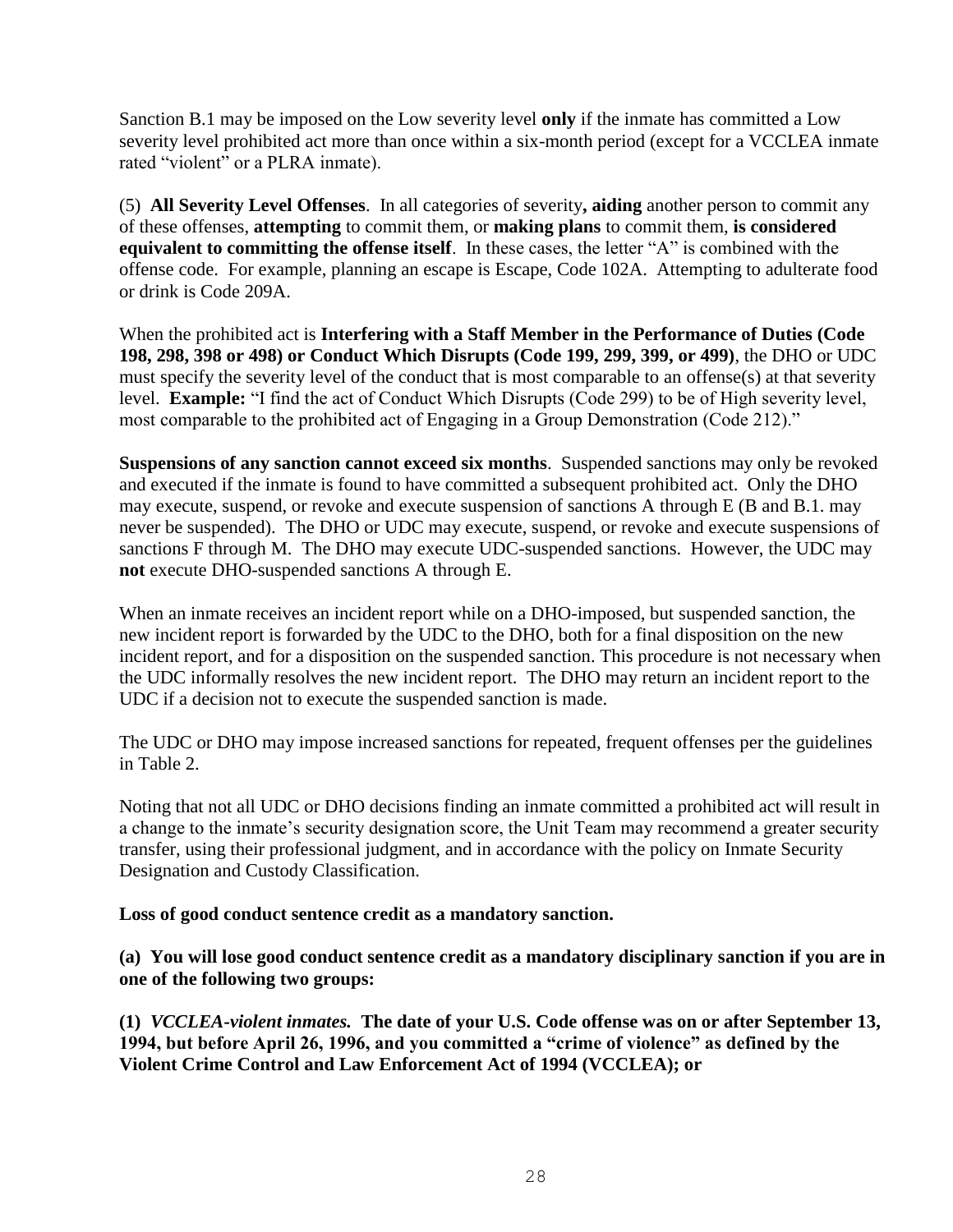**(2)** *PLRA inmates and D.C. Code offenders.* **The date of your U.S. Code offense was on or after April 26, 1996, and, therefore, under the Prison Litigation Reform Act (PLRA), or the date of your District of Columbia (DC) Code offense was on or after August 5, 2000.**

**(b) If you are an inmate in one of the above groups and commit a prohibited act, you will lose good conduct sentence credit as a mandatory disciplinary sanction. The amount of good conduct sentence credit you will lose depends on the severity level of the prohibited act(s) committed, as follows:**

**(1)** *Greatest Severity Level Offenses.* **You will lose at least 41 days, or 75% of available credit if less than 54 days are available for the prorated period, for each act committed.**

**(2)** *High Severity Level Offenses.* **You will lose at least 27 days, or 50% of available credit if less than 54 days are available for the prorated period, for each act committed.**

**(3)** *Moderate Severity Level Offenses.* **You will lose at least 14 days, or 25% of available credit if less than 54 days are available for the prorated period, after committing two or more Moderate severity acts during the current year of your good conduct sentence credit availability.**

**(4)** *Low Severity Level Offenses.* **You will lose at least 7 days, or 12.5% of available credit if less than 54 days are available for the prorated period, after committing three or more Low severity acts during the current year of your good conduct sentence credit availability.**

**Available Sanctions** (upon finding the inmate committed the prohibited act(s)):

**(A) Recommend Parole Date Rescission or Retardation.** The DHO may recommend retardation or rescission of parole grants to the U.S. Parole Commission or respective parole authority.

### **(B) Forfeit Earned Statutory Good Time, Non-vested Good Conduct Time, or Terminate or Disallow Extra Good Time.**

*Forfeited good conduct time* (GCT) is not eligible for restoration. However, *forfeited statutory good time* (SGT) may be restored. Restoration of statutory good time is approved at initial eligibility only when the inmate has shown a period of improved good behavior. When the Warden (or designee) denies restoration of forfeited statutory good time, the unit team notifies the inmate of the reasons for denial. The unit team establishes a new eligibility date, not to exceed six months from the date of denial.

An application for restoration of statutory good time is forwarded from the inmate's unit team, through the DHO and Captain for comments, to the Warden for final decision.

Inmates who committed their crimes on or after November 1, 1987, and are sentenced under the Sentencing Reform Act provisions of the Comprehensive Crime Control Act, are only eligible to receive 54 days GCT credit (18 U.S.C. 3624(b)). This credit is given at the end of each year served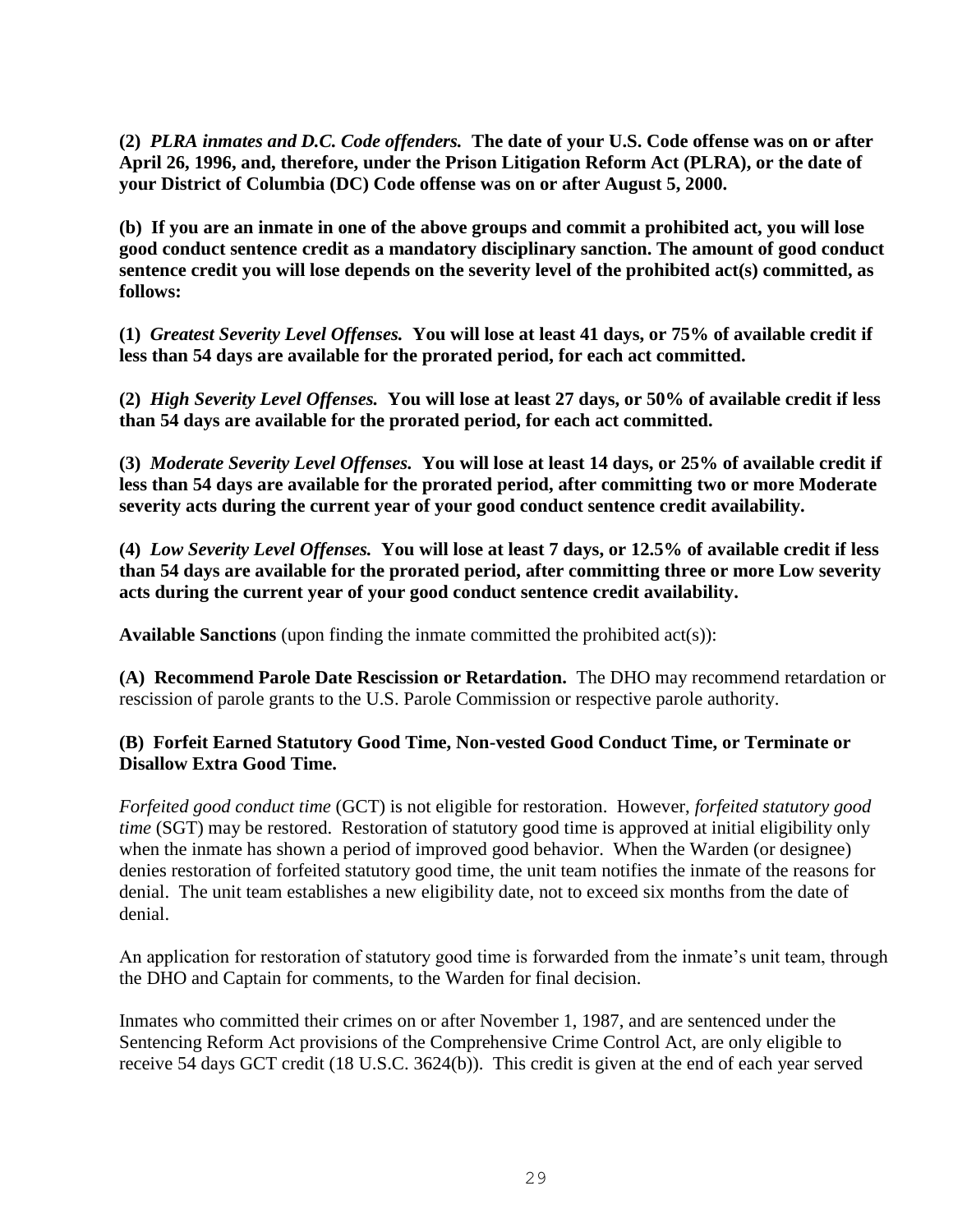and, once given, is vested. For these inmates, the DHO's authority is final and subject only to review by the Regional Director to ensure conformity with the discipline policy and by inmate appeal through Administrative Remedy procedures.

The statutory good time available for forfeiture is limited to an amount computed by multiplying the months served at the time of the offense for which forfeiture is taken, by the applicable monthly rate specified in 18 U.S.C. 4161 (less previous forfeiture or withholding). The amount of GCT available for forfeiture is limited to total days in "non-vested" status at the time of misconduct (less previous forfeiture).

Forfeiture of GCT may not be suspended.

Disallowance of extra good time is limited to extra good time for the calendar month in which the violation occurs. It may not be withheld or restored.

The sanction of termination or disallowance of extra good time may not be suspended.

Forfeited GCT will not be restored. Authority to restore forfeited statutory good time is delegated to the Warden, and may not be delegated lower than the Associate Warden level. Limitations on this sanction and eligibility for restoration are based on the severity scale. (See Table 2.)

To ensure an inmate's case is not overlooked when statutory good time has been forfeited, the unit manager will ensure the eligibility requirements are reviewed for restoration per the time frames in the Program Statement on Classification and Program Review of Inmates. A recommendation of the unit team for or against restoration is forwarded to the Warden through the DHO and Captain. Except as noted, eligibility for restoration of forfeited statutory good time is computed from the date of the withholding or forfeiture action by the DHO.

An inmate who has escaped and receives a forfeiture at a subsequent in absentia hearing begins the eligibility for restoration period upon return to Bureau custody. The Warden refers to the Regional Director any case where exceptional circumstances support restoration of statutory good time before completion of the eligibility requirements.

Sanction B does not apply to inmates committed under the Comprehensive Crime Control Act for crimes committed on or after November 1, 1987, and prior to passage of the Violent Crime Control and Law Enforcement Act of 1994 (September 23, 1994). For those inmates, the applicable sanction is B.1.

**(B.1) Disallowance of Good Conduct Time.** An inmate sentenced under the Sentencing Reform Act provisions of the Comprehensive Crime Control Act (committed a crime on or after November 1, 1987) may not receive statutory good time, but is eligible to receive 54 days GCT credit each year (18 U.S.C. 13624(b)). Once awarded, the credit is vested, and may not be disallowed.

Crimes committed on or after September 13, 1994, and before April 26, 1996, (VCCLEA) credit is not vested unless the inmate has earned or is making satisfactory progress toward a high school diploma or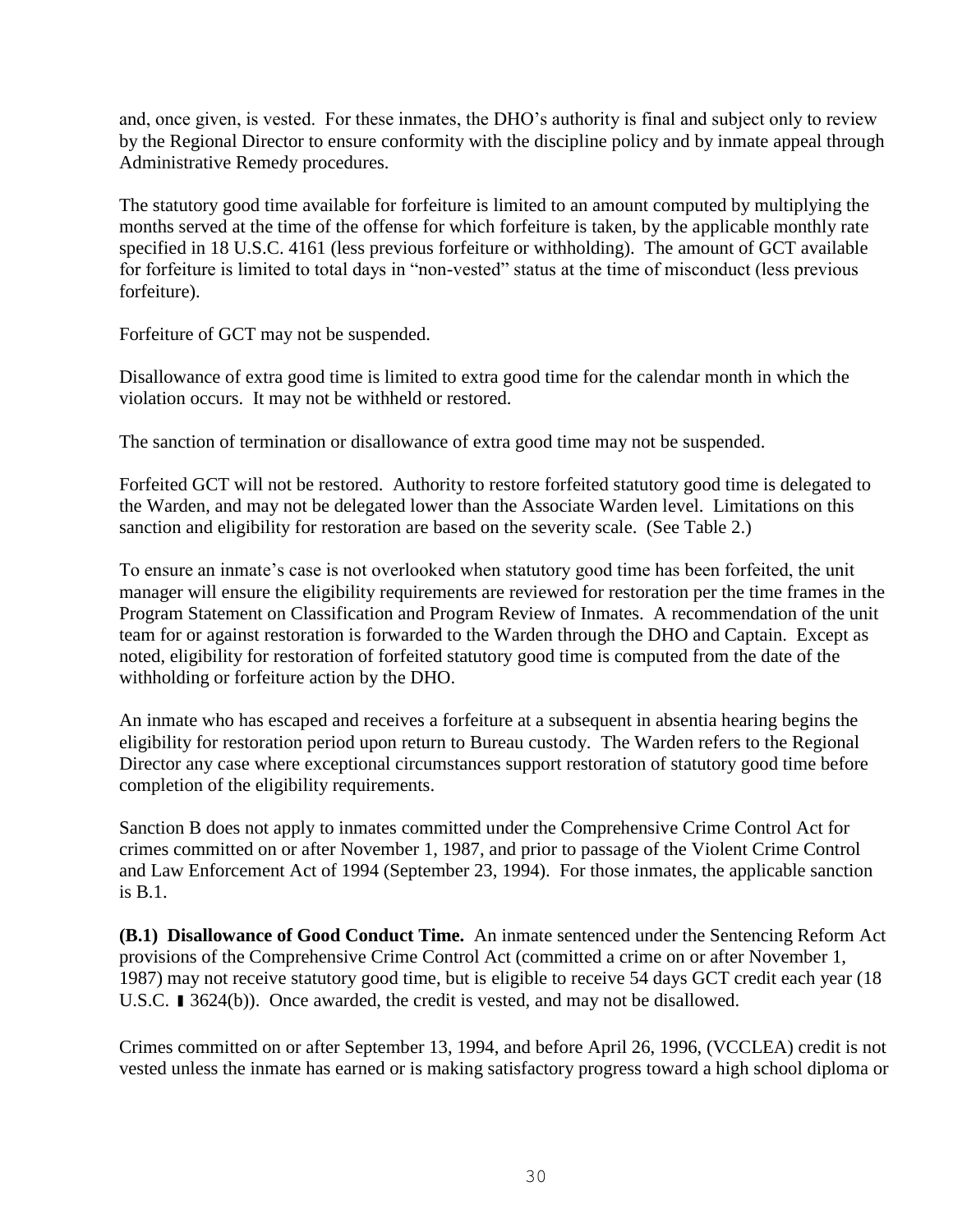equivalent degree (or is exempt because of a learning disability).

For crimes committed on or after April 26, 1996, (PLRA and SRAA) GCT credit toward an inmate's service of sentence vests on the date the inmate is released. Once disallowed, the credit may not be restored, except by immediate review or appeal as indicated below. Prior to this award being made, the credit may be disallowed for an inmate found to have committed a prohibited act. A sanction of GCT disallowance may not be suspended. Only the DHO can take action to disallow GCT. The DHO considers the severity of the prohibited act and the suggested disallowance guidelines in making a determination.

A decision to go above the guideline is warranted for a greatly aggravated offense or a repeated violation of another prohibited act within a relatively short time (e.g., within 24 months for a greatest severity level prohibited act, 18 months for a high severity level prohibited act, and 12 months for a moderate severity level prohibited act). A decision to go below the guidelines is warranted for strong mitigating factors. A decision above or below the guidelines is justified in the DHO report.

VCCLEA inmates rated "violent" and PLRA inmates are ordinarily disallowed GCT for each prohibited act they are found to have committed at a DHO hearing, consistent with the following:

- # **Greatest Severity Level Offenses**. A minimum of 41 days (or, if less than 54 days are available for the prorated period, a minimum of 75% of available GCT) for each act committed.
- # **High Severity Level Offenses**. A minimum of 27 days (or, if less than 54 days are available for the prorated period, a minimum of 50% of available GCT) for each act committed.
- # **Moderate Severity Level Offenses**. A minimum of 14 days (or, if less than 54 days are available for the prorated period, a minimum of 25% of available GCT) for each act committed if the inmate has committed two or more moderate severity level offenses during the current anniversary period.
- # **Low Severity Level Offenses**. A minimum of 7 days (or, if less than 54 days are available for the prorated period, a minimum of 12.5% of available GCT) for each act committed if the inmate has committed three or more low moderate offenses during the current anniversary period.

Except for VCCLEA inmates rated "violent" or PLRA inmates, Sanction B.1 may be imposed on the Low severity level only where the inmate has committed a Low severity level act more than once within a six-month period.

GCT credit may only be given to an inmate serving a sentence of more than one year, but less than life. In the last year or part of a year of an inmate's sentence, only the GCT available for the time remaining may be disallowed.

**(C) Disciplinary Segregation.** The DHO may direct that an inmate be placed or retained in disciplinary segregation. Consecutive disciplinary segregation sanctions can be imposed for inmates found to have committed offenses that are part of different acts only. Limits on time in disciplinary segregation are based on the severity scale (see Tables 1 and 2).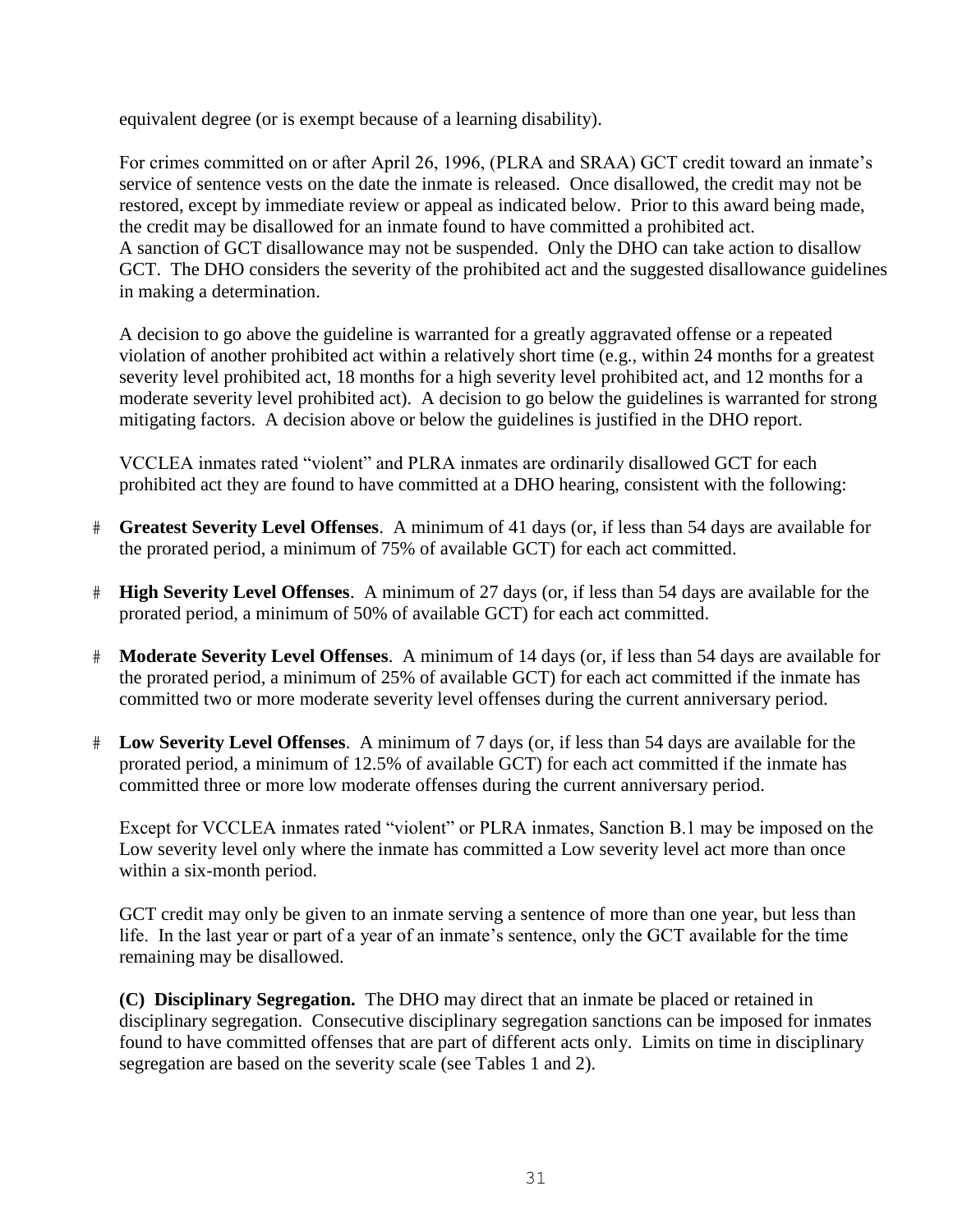Unless otherwise specified by the DHO, disciplinary segregation placements for different or separate prohibited acts are imposed consecutively.

**(D) Make Monetary Restitution.** The DHO may direct that an inmate reimburse the U.S. Treasury for damages to U.S. Government property that the individual caused or contributed to. The UDC is prohibited from imposing the sanction of make monetary restitution.

Commissary privileges should be suspended by the DHO until restitution is made. See the Program Statement **Accounting Management Manual** for instructions regarding impoundment of inmate funds.

**(E) Monetary Fine.** The DHO may direct that an inmate pay a fine, as follows:

- # Greatest severity level offense Up to \$500, or 75% of the inmate's trust fund balance.
- # High severity level offense Up to \$300, or 50% of the inmate's trust fund balance.
- # Moderate severity level offense Up to \$100, or 25% of the inmate's trust fund balance.
- # Low severity level offense Up to \$50, or 12.5% of the inmate's trust fund balance.

Commissary privileges should be suspended until the fine is paid. See the Accounting Management Manual for instructions regarding impoundment of inmate funds.

This sanction cannot be used as a form of monetary restitution. The UDC is prohibited from imposing the sanction of monetary fine.

**(F) Loss of Privileges (e.g., visiting, telephone, e-mail, commissary, movies, recreation).** The DHO or UDC may direct that an inmate forego specific privileges for a specified time.

The DHO or UDC may impose non-contact visiting or immediate family-only visitation in addition to loss of visiting.

Loss of recreation privileges (exercise periods) may not be imposed on inmates in a Special Housing Unit (SHU), but may be used for general population inmates.

The DHO or UDC may impose a loss of mattress sanction from lights on to lights off for inmates in the SHU. Staff must ensure the inmate has a mattress from lights off to lights on.

**(G) Change Housing (Quarters)**. The DHO or UDC may direct that an inmate be moved to other housing.

**(H) Remove from Program or Group Activity.** The DHO or UDC may direct that an inmate not participate in any program or group activity for a specified time.

**(I) Loss of Job.** The DHO or UDC may direct that an inmate be removed from his/her present job or assigned to another job.